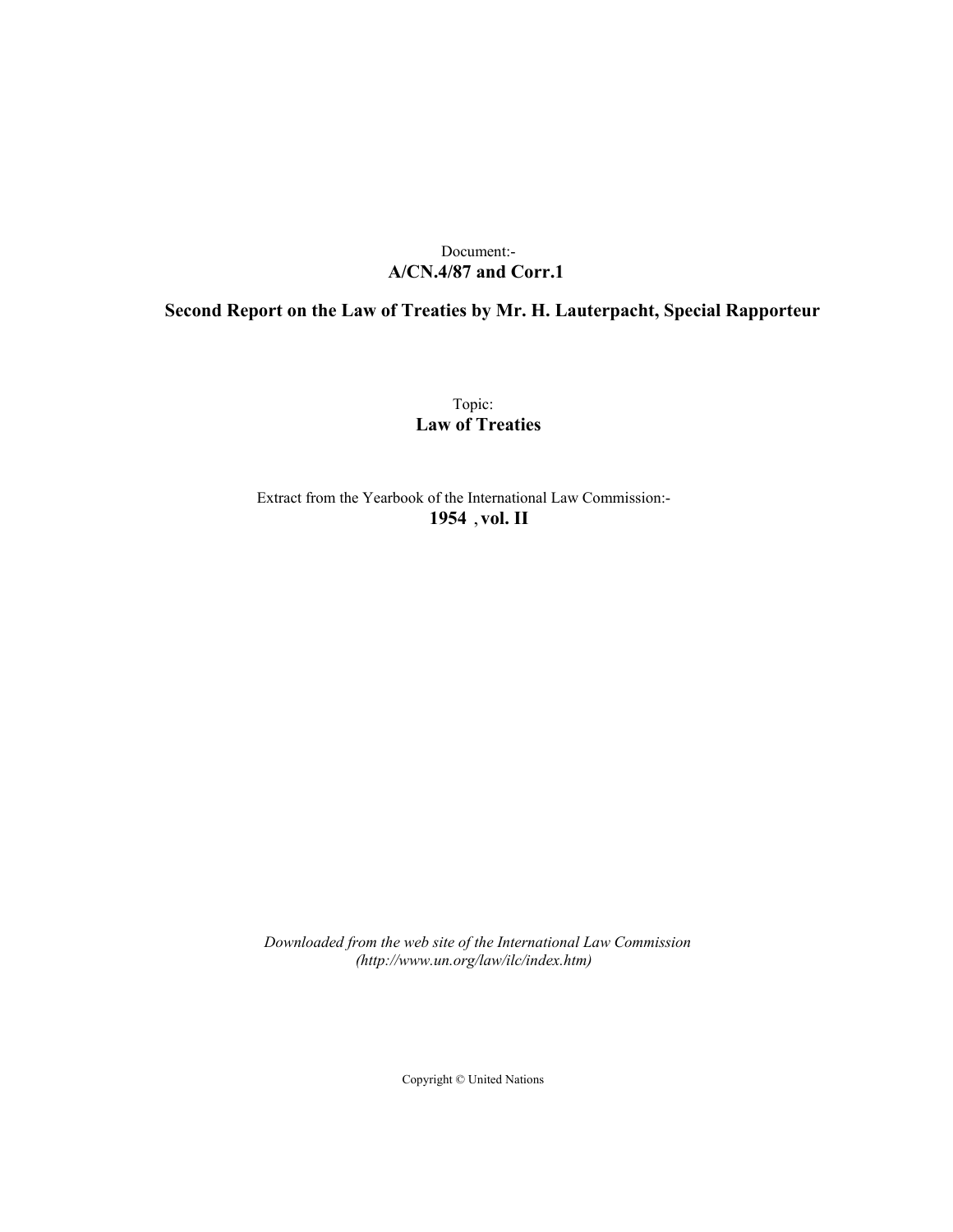## **LAW OF TREATIES**

## **DOCUMENT A/CN.4/87\***

## **Second report by H. Lauterpacht, Special Rapporteur**

*[Original text: English] [8 July 1954]*

#### TABLE OF CONTENTS

| II. TEXT OF REVISED ARTICLES WITH COMMENTS: |  |  |
|---------------------------------------------|--|--|
|                                             |  |  |

## I. INTRODUCTION

At its fifth session, held in Geneva in 1953, the International Law Commission decided to request the Special Rapporteur on the Law of Treaties to continue his work on the subject and to present a further report for discussion at the next session together with his first report submitted in 1953.<sup>1</sup> While the Special Rapporteur has made progress in his study of what will be Part II of the complete report on the Law of Treaties, namely operation and implementation of treaties, he now submits a further report supplementary to and, in some respect, modifying certain articles and the comment of the report submitted in 1953. This covers the following articles : article 1 (essential requirements of a treaty); article 6 (ratification); article  $\bar{7}$  (accession); article 9 (reservations); article 16 (consistency with prior treaty obligation).

#### II. TEXT OF REVISED ARTICLES WITH COMMENTS

## ARTICLE 1

#### *Essential requirements of a treaty*

1. This article of the Special Rapporteur's first report<sup>2</sup> runs as follows:

Treaties are agreements between States, including organizations of States, intended to create legal rights and obligations of the parties.

2. In the light of further study the Special Rapporteur submits for consideration of the Commission the question whether it may not be desirable to add either in the article itself or in the accompanying comment some such statement of the law as follows :

*In the absence of evidence to the contrary, an instrument finally accepted by both parties in the customary form of an international undertaking and registered with the United Nations in accordance with Article 102 of the Charter shall be deemed to be an instrument creating legal rights and obligations.*

3. This aspect of the definition of a treaty is covered by paragraph 4 of the relevant comment to article 1 of the first report. At the end of this part of the comment the Special Rapporteur stated as follows : "The circumstance that it [the instrument] has been registered with the United Nations, by one or more of the parties, as an international treaty or engagement is not decisive for determining this question [i.e. whether the instrument is intended to create legal rights and obligations] although the fact of its registration as the result of joint action by the parties raises a strong presumption in that direction." The Special Rapporteur now believes that this passage requires reconsideration in the light of the amendment as formulated above. This is so for the reason that unless some such rule is adopted, the legal nature — and the binding character — of a large number of instruments may remain uncertain.

4. In the first instance, as already stated in the first report, the fact that the extent of the application of the instrument is left in some respects to the appreciation of the parties and that, as the result, the scope of the obligation is indefinite and elastic, is not a decisive factor for denying that there is in existence a legal duty

<sup>\*</sup> Incorporating document A/CN.4/87/Corr.l.

<sup>1</sup> A/CN.4/63, in *Yearbook of the International Law Commisison 1953,* vol. II.

<sup>2</sup>  *Ibid.*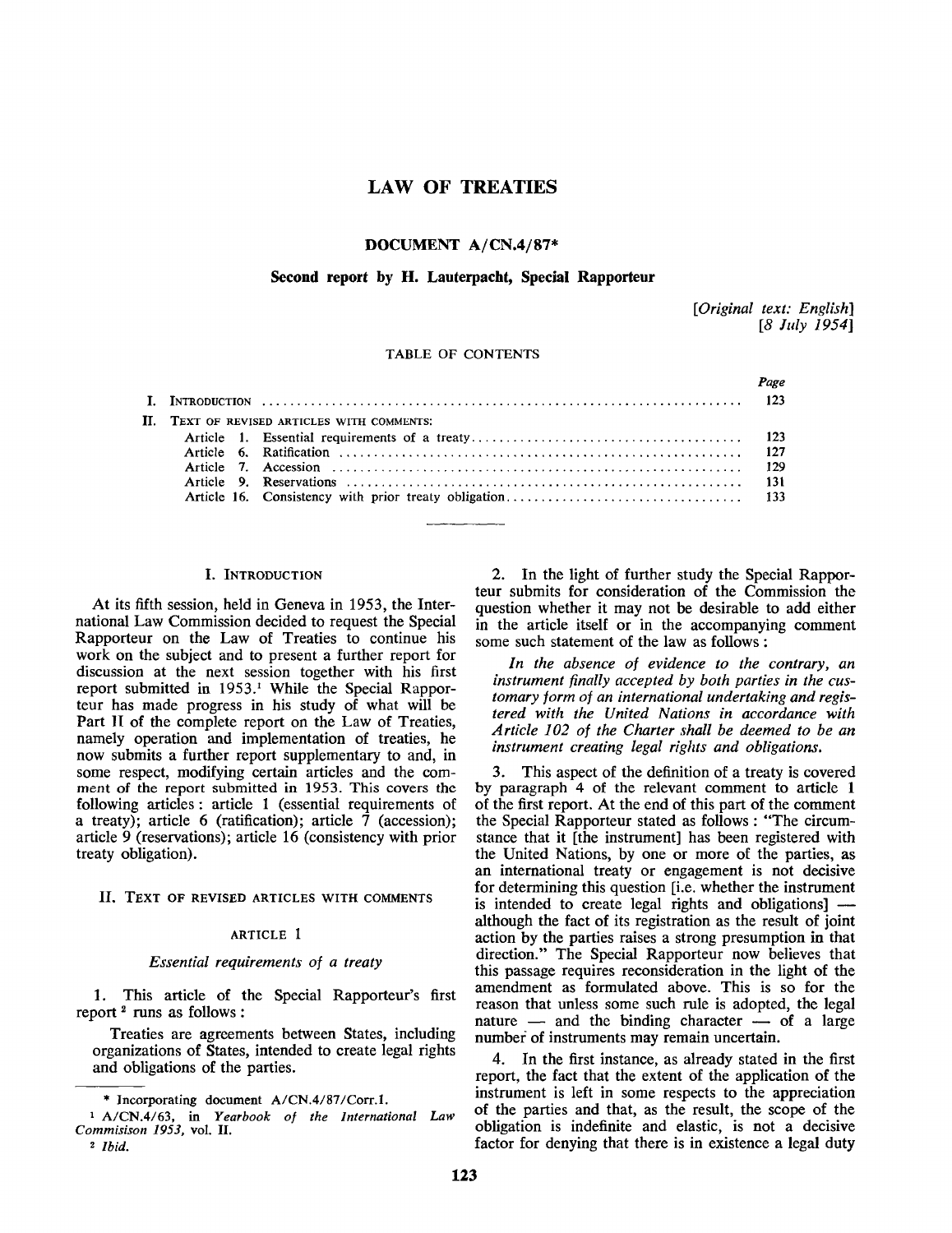to be fulfilled in good faith. This is so even if, in what must be regarded as the typical case in treaties of this nature, the instrument contains no provisions, or purely nominal provisions, for the settlement of disputes arising out of the application or the interpretation of the treaty. A number of instruments will illustrate this aspect of the problem :

5. Thus article 6 of the Agreement of 27 April 1951 between the United States of America and Denmark covering the defence of Greenland *(U.N.T.S.,* 94 (1951), p. 45) provides that " the Government of the United States of America agrees to cooperate to the fullest degree with the Government of the Kingdom of Denmark and its authorities in Greenland in carrying out operations under this Agreement ", and that " every effort will be made to avoid any contact between United States personnel and the local population which the Danish authorities do not consider desirable for the conduct of operations under this Agreement ". The reference to " every effort " being made by the American authorities in circumstances which the Danish authorities " consider desirable " are indefinite and elastic. It is not believed, however, that they derogate from the legal nature of the obligations thus undertaken.<sup>3</sup>

6. The same applies to instruments such as the Preliminary Agreement between the United States of America and Czechoslovakia of 11 July 1942 relating to the principles applying to mutual aid in the prosecution of the war against aggression *(U.N.T.S.,* 90 (1951), p. 258). On the face of it, the agreement is non-committal. In article I the Government of the United States -rvory suit suitsele binding of sunting of supply and all violence services of the service of the context of the context of the context of the context of the context of the context of the context of the context of the cont sional Government of Czechoslovakia with such defence articles, defence services and defence information *as the President of the United States of America shall authorize* to be transferred or provided — a, *prima facie,* nominal obligation. In article 11 the Provisional Government of Czechoslovakia undertakes to continue to contribute to the defence of the United States of America and the strengthening thereof and to provide such articles, ser-

vices, facilities and information *as it may be in the position to supply.* While other parts of the Agreement incorporate clear legal obligations in the matter of the transfer, payment and return of the goods supplied by the United States, article 7 seems to formulate what is no more than a principle of policy. It lays down that the final determination of the benefits to be provided to the United States of America by the Provisional Government of Czechoslovakia in return for the aid furnished under the Act of Congress of 11 March 1941, shall be such as not to burden commerce between the two countries, but to promote mutually advantageous economic relations between them and the betterment of the world. Notwithstanding the vague and indefinite formulation of those provisions, they are not such as to render impossible their interpretation, by reference to the overriding principle of good faith, by an arbitral or judicial body proceeding on the basis of law. The widest possible latitude of appreciation was implied in the Advisory Opinion of the Permanent Court of International Justice given in 1931 in deciding whether the customs union between Germany and Austria endangered or alienated Austrian independence *(Series* A/B, No. 41). This fact did not deprive the relevant provisions of the Treaty of St. Germain and of the Geneva Protocol of 1922 of their character as binding treaty obligations.

The recent series of mutual defence assistance agreements between the United States of America and some other countries provides, to a more conspicious degree, another example of instruments of that character. Thus article 1 of the Mutual Defense Assistance Agreement between the United States of America and France of 27 January 1950 *(U.N.T.S.,* 80 (1951), p. 172) provides " that each Government, consistently with the principle that economic recovery is essential to international peace and security and must be given clear priority, will make or continue to make available to the other, and to such other governments as the parties hereto may in each case agree upon, such equipment, materials, services or other military assistance as the Government furnishing such assistance may authorize and in accordance with such terms and conditions as may be agreed ". The Agreement also provides, in article 2, for the obligation of the French Government to facilitate the production and the transfer to the Government of the United States of raw and semi-processed materials required by the United States as a result of deficiencies or potential deficiencies of its own resources; and it provides, in article 3, for such security measures " as may be agreed in each case between the two Governments in order to prevent the disclosure or compromise of classified military articles, services or information ".<sup>4</sup>

<sup>&</sup>lt;sup>3</sup> This is also probably the position with respect to various types of agreement of an economic nature such as the Agreement concerning the exchange of commodities between Denmark and Poland of 7 December 1949 *(U.N.T.S.,* 81 While some provisions of that Agreement admit of elasticity of interpretation, such as the provision that the parties shall grant to each other as *favourable treatment as possible* in the issue of import and export authorization so as to facilitate the development of reciprocal exchanges, other clauses are of a definite nature, such as the obligation of the two Governments to authorize the export of goods specified in the schedule to the Agreement. Similar considerations apply to such instruments as the Exchange of notes constituting an agreement between the Netherlands and Luxembourg regarding the placement of Netherlands agricultural workers in Luxembourg of 17 and 25 August 1950 *(U.N.T.S.,* 81 (1951), p. 14). While the notes contain a number of privisions of a somewhat vague character such as **that** "in principle, the entire territory of the Grand Duchy shall be available for permanent or temporary settlement by Netherlands agricultural workers", or that the Luxembourg authorities shall provide Netherlands agricultural workers **with** all information that might be useful to them, other provisions are couched in terms of clear legal obligations such as that the Netherlands agricultural workers and their families shall receive in Luxembourg for equal work and performance remuneration equal to that customary in Luxembourg for workers of the same category in the same district, or that Netherlands agricultural workers shall be entitled to make transfers each month of their surplus wages and savings.

<sup>4</sup> Similar provisions are contained in the Mutual Defense Assistance Agreement with Luxembourg of 27 January 1950 *(U.N.T.S.,* 80 (1951), p. 188); with the Netherlands of 27 January 1950 *(ibid.,* p. 220); with Norway of 27 January 1950 *(ibid.,* p. 242); and with the United Kingdom of 27 January 1950 *(ibid.,* p. 262). The same applies to the Exchange of notes constituting an agreement between the United States of America and Italy relating to mutual defense assistance of 27 January 1950 *(U.N.T.S.,* 80 (1951), p. 146). In that Agreement the two Governments undertook to take appropriate measures, consistent with security, to keep the public informed of operations under the Agreement. They also agreed to take security measures, to be agreed upon in the future, in order to prevent disclosure or compromise of classified military articles, services or information. An annex to the Agreement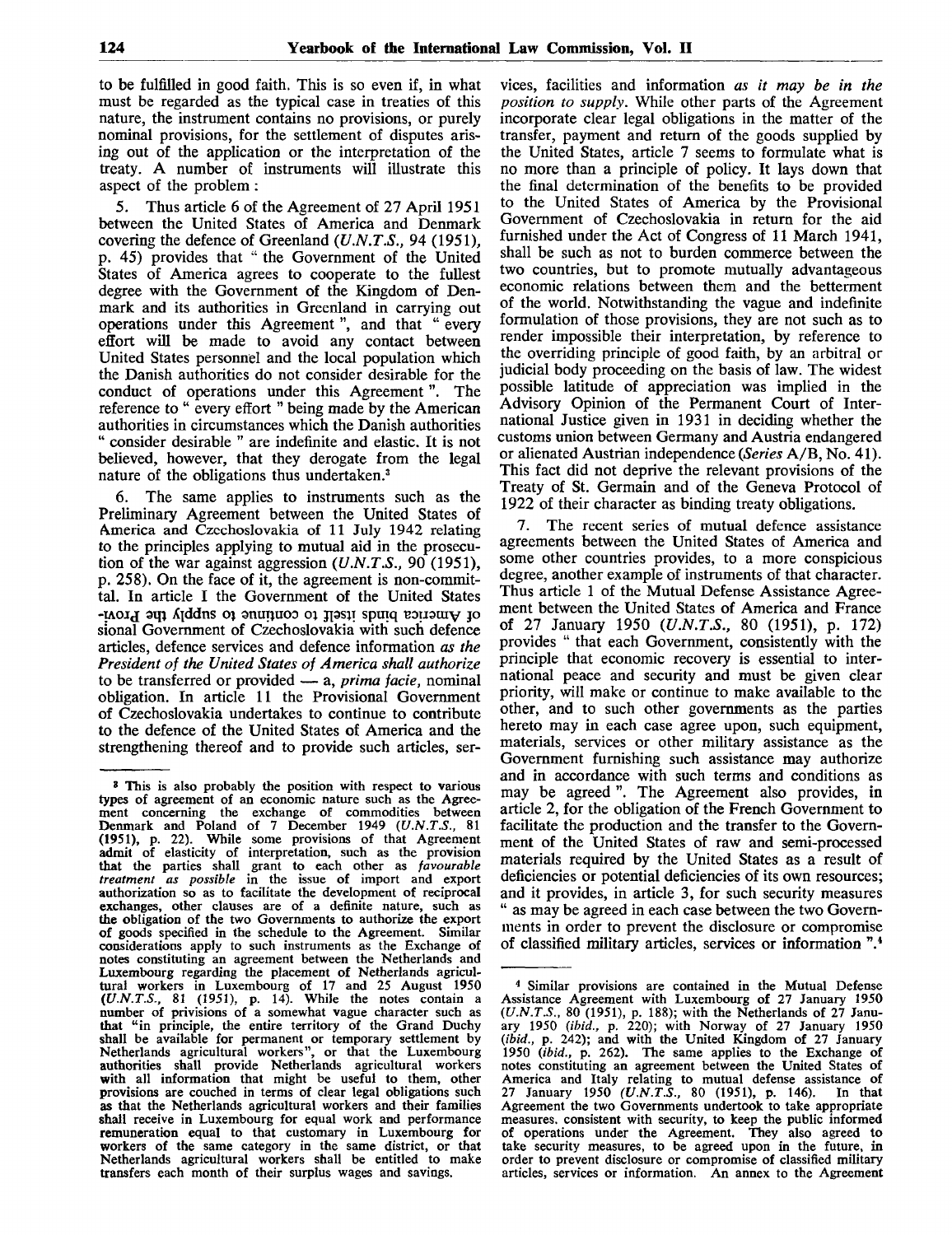In a sense these provisions, which leave for future agreement the determination of the extent of the substantive obligations of the parties, are no more than *pacta de contrahendo.* They are further weakened by qualifications such as that the amount of assistance shall be such as the Government in question shall authorize. Nevertheless, it would not be accurate to maintain that an instrument of that character is no more than a pious statement of intention as distinguished from an assumption of binding legal obligations.

8. Neither is the legal nature of the instrument affected by its designation as a declaration of policy, especially if it is described as an agreement and if in other respects it imposes ascertainable obligations upon the parties. This applies, for instance, to the Declaration by the French Republic constituting an agreement on commercial policy and related matters of 28 May 1946 *(U.N.T.S.,* 84 (1951), p. 152). While the Declaration opens with the statement that " the Government of the United States of America and the Provisional Government of the French Republic, having concluded comprehensive discussion on commercial policy and related matters, find themselves in full agreement on the general principles which they desire to see established to achieve the liberation and expansion of international trade, which they deem to be essential to the realization of worldwide prosperity and lasting peace ", and continues that the two Governments have agreed that important benefits would accrue to both countries from a substantial expansion of French exports to the United States ", it contains definite clauses on such matters as the obligation of the French Government to accord to American nationals who have suffered damage to their properties in France, through causes originating in the war, compensation equal to that payable to French nationals having the same types and extent of losses.

9. The same considerations apply to purely administrative agreements which, having regard to their nature and subject matter, leave a considerable measure of discretion to the authorities in question. Thus article 19 of the Agreement of 12 July and 28 August 1948 between the Post Office of the United Kingdom of Great Britain and Northern Ireland and the Shereefian Post and Telegraph Administration for the exchange of money orders *(U.N.T.S.,* 90 (1951), p. 84) provides as follows *(ibid.,* p. 94) : " Each of the two Administrations may, in extraordinary circumstances which would be of a nature to justify the measure, suspend temporarily or definitely the Money Order service on condition of giving immediate notice thereof (if necessary by telegraph) to the other Administration. The Administration of the United Kingdom may also in case of abuse by the transmission of large sums of money as Money Orders raise the rate of commission charged." There is no warrant for the suggestion that instruments of that nature do not, on account of either the large measure of discretion inherent in their application or of their purely administrative character, exhibit the essential characteristics of an international treaty.

10. As will be seen presently (see paragraph 14), there are types of treaties which raise the same problem, namely, whether an instrument cast in the usual forms of an international undertaking — i.e. an instrument signed and formally accepted by the parties or a unilateral declaration having the same effect — constitutes a treaty conferring legal rights and imposing legal obligations. The same problem arises occasionally in the sphere of the private law of contract when courts are called upon to determine whether an instrument creates legal rights and duties. It was stated in the following terms by Lord Justice Atkin in *Rose & Frank Co.* v /. *R. Crompton Bros. Ltd:*<sup>5</sup> "To create a contract there must be a common intention of the parties to enter into legal obligations .. . Such an intention ordinarily will be inferred when parties enter into an agreement which in other respects conforms to the rules of law as to the formation of contracts. It may be negatived impliedly by the nature of the agreed promise or promises."

11. The difficulties inherent in the problem are shown in the statement that " the intention of the parties to enter into legal obligations . . . may be negatived impliedly by the nature of the agreed promise or promises." The Special Rapporteur does not consider that that formulation can be of assistance in determining whether what on the face of it appears to be a treaty is in fact a treaty, namely, whether it creates legal rights and obligations. While in the sphere of private law the informality and variety of private arrangements may permit an inquiry into the question whether the nature of the promise is such as to create legal rights and obligations, it is believed that with regard to formal international compacts such intention must be implied from the fact of the formality of the instrument unless there is cogent and conclusive evidence to the contrary. Undoubtedly, the legal rights and obligations do not extend further than is warranted by the terms of the treaty. The fact that the instrument is a treaty does not imply an intention of the parties to endow it with the fullest possible measure of effectiveness. They may intend its effectiveness to be drastically limited. But, subject to that consideration which must be evidenced by the terms of the treaty and any other available evidence, the guiding assumption is that the instrument creates legal rights and obligations. Any measure of discretion and freedom of appreciation, however wide, which it leaves to the parties must be exercised in accordance with the legal principle of good faith. Although the parties may have intended a treaty to mean little, no assumption is permissible that they intended it to mean nothing and that the instrument concluded in the form of a treaty with the concomitant solemnity, formality, publicity and constitutional and other safeguards — is not a treaty.

12. In particular, there is probably no warrant for the suggestion <sup>6</sup> that an instrument is not a treaty unless it contains provisions for the compulsory judicial or arbitral settlement of disputes as to its interpretation or

makes provision for privileges and immunities to the missions of the two States.

<sup>5</sup> [1923] 2 K. B. 261, at p. 293. In *Balfour* v. *Balfour* ([1919] 2 K.B. 571) he said: "[such agreements] are not sued upon, not because the parties are reluctant to enforce their legal rights when the agreement is broken, but because the parties, in the inception of the arrangement, never intended that they should be sued upon."

<sup>6</sup> For an elaboration of which see the article by Mr. Fawcett in the *British Year Book of International Law,* 30 (1953), pp. 381 ff.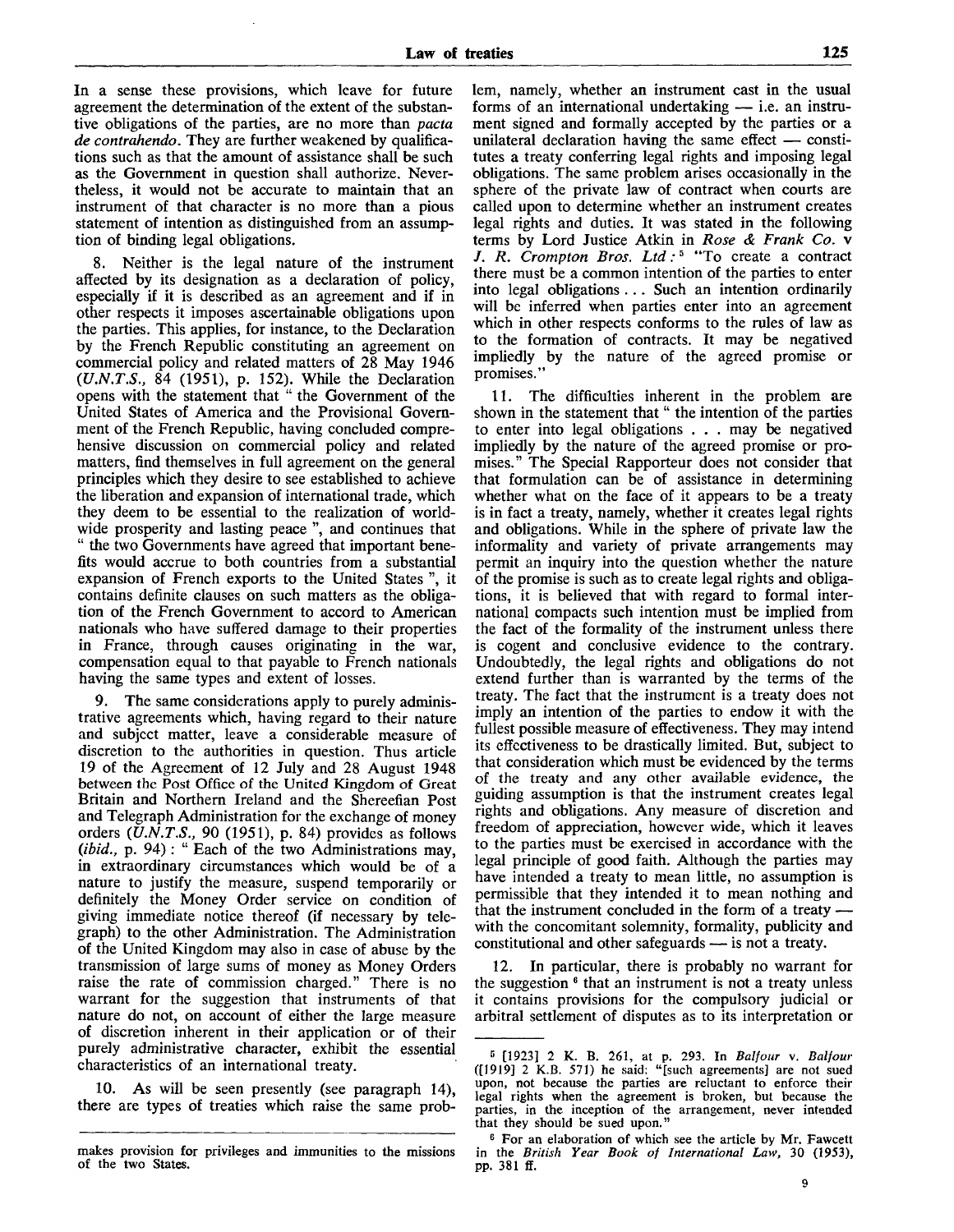application. While most multilateral treaties of a general character and many other treaties contain clauses of this nature, this is not the case in many treaties which clearly create legal rights and obligations. The legal nature of rules of customary international law does not depend upon the existence of a compulsory machinery for their arbitral or judicial ascertainment. There is no reason for more stringent requirements in this respect in the matter of treaties.

13. While in his first report the Special Rapporteur did not regard the question of registration with the United Nations as decisive, he now considers that that view requires modification — but no more — in accordance with the text as proposed above in paragraph 1. He continues to believe that the mere fact of registration is not *decisive.* In particular, it cannot be admitted that the Secretary-General can be entrusted with the function of giving, by complying with the request for registration, the complexion of a legal instrument to something which otherwise would not possess that character. However, although the fact of registration is not decisive — what is decisive is the formality of a written instrument couched in the traditional terms of a treaty obligation — registration constitutes an addition to those essential requirements of form which make of an instrument a treaty. It may be a matter for consideration whether weight ought to be attached in this connexion to the protest of one of the parties against registration, on the ground that the instrument does not constitute a treaty or an international agreement creating legal rights and obligations.

14. The Special Rapporteur has devoted further study to — and has to some extent modified his view on — this question for the reason that, in his opinion, the codification of the law of treaties ought to provide an opportunity not for devitalising such legal element as is contained in international instruments but for salvaging from them any existing element of legal obligation. There are, in addition to the types of instrument referred to above, other categories of treaties whose legal importance and beneficence may be jeopardized unless that principle is adopted. Thus the numerous agreements between the United Nations and the specialized agencies, as well as the agreements of the specialized agencies *inter se,* have been regarded by some as purely administrative arrangements of coordination <sup>7</sup> devoid of legal character. It is not believed

that that view is substantiated either by their content or form. The same applies to the numerous inter-State treaties for cultural co-operations; <sup>8</sup> for technical assistance; <sup>9</sup> for co-operation between Governments and public international organizations of a humanitarian character, such as the Agreement of 19 July 1950 between the United Nations International Children's Emergency Fund and the Government of the Republic of China concerning the activities of the former in China; <sup>10</sup> and agreements relating to military co-operation

8 Such as the Cultural Convention between the Government of the United Kingdom of Great Britain and Northern Ireland and the Netherlands Government of 7 July 1948 *(U.N.T.S.,* 82 (1951), p. 260). Of these conventions, which often provide for ratification, there is a great number. To the same category belong instruments such as the Agreement between the United States of America and France relating to the financing of certain educational exchange programmes of 22 October 1948 *(U.N.T.S.,* 84 (1951), p. 174). The legal character of the provisions of such agreements is illustrated by article 1 of the above Agreement. It provides as follows: "There shall be established a Commission to be known as the United States Educational Commission for France (hereinafter designated <sup>v</sup>'The Commission"), which shall be recognized by the Government of the United States of America and the Government of the French Republic as an organization created and established to facilitate the administration of an educational program financed by funds made available in accordance with the Memorandum of Understanding dated May 28, 1946 and the supplement thereto. Except as hereinafter provided, the Commission shall be exempt from the domestic and local laws of the United States of America as they relate to the use and expenditure of currencies and credits for currencies for the purposes set forth in the present creams for carrencies for the parposes set form in the present agreement. The funds shall enjoy on the part of the Oovern-HIGHT OF THE FTURNET REPUBLE THE EXUMPTION AND IMMIDIME. accolutu to the property of a foreign government. The of July 1950 *(U.N.T.S.,* 81 (1951), p. 62) providing for the of  $J$ uly  $19.50$   $(U_4N, I_4S_4, 01$   $(I334)$ , p. 02) providing for the Oriental establishment of a foundation, to be known as the United<br>States Educational Foundation in Thailand, contains specific obligations such as that the funds of the Foundation shall be regarded in Thailand as the property of a foreign Government. regarded in Thailand as the property of a foreign Government. The Exchange of notes constituting an agreement of 21 June to anthropological research and investigation *(U.N.T.S.,* 89 to anthropological research and investigation  $(U.N.1.5., 69)$  $(1951)$ , p. 4) provides for detailed obligations concerning the supply of services of officials and scholars, payment of salaries, publication of results of research, communication of data, customs facilities and the like. The same applies to a similar agreement between the United States of America and Peru of

9 Such as the Basic Agreement between the United Nations, the Food and Agriculture Organization of the United Nations, the International Civil Aviation Organization, the International Labour Organisation, the United Nations Educational, Scientific and Cultural Organization, the World Health Organization and France for the provision of technical assistance of 20 March 1951 *(U.N.T.S.,* 82 (1951), p. 174); the Basic Agreement between the United Nations, the Food and Agriculture Organization of the United Nations, the International Civil Aviation Organization, the International Labour Organisation, the United Nations Educational, Scientific and Cultural Organization, the World Health Organization and Colombia for the provision of technical assistance of 24 November 1950 *{U.N.T.S.,* 81 (1951), p. 190); the Basic Agreement between the United Nations and the Government of Thailand for the provision of technical assistance of 11 June 1951 *(U.N.T.S.,* 90 (1951), p. 46).

 $10$  U.N.T.S., 94 (1951), p. 22. The Agreement lays down obligations governing the distribution of supplies, maintenance by the Government of accounting and statistical records, access to records, immunities of various kinds, and settlement of disputes by reference "for appropriate action" to the Programme Committee of the Executive Board of the Interna-

T It will be noted that in some cases the obligations in question although described as co-operation go substantially beyond mere co-operation. This applies, for instance, to article 6 of the Agreement between the United Nations and the International Labour Organisation which provides that "the International Labour Organisation agrees to co-operate with the Economic and Social Council in furnishing such information and rendering such assistance to the Security Council as that Council may request including assistance in carrying out decisions of the Security Council for the maintenance or restoration of international peace and security." *(U.N.T.S.,* 1 (1946-1947), p. 192.) In some cases the obligation is of a declaratory nature as in the case of article 6 of the Agreement between the United Nations and the International Monetary Fund which provides as follows: "The Fund takes note of the obligation assumed, under paragraph 2 of Article 48 of the United Nations Charter, by such of its members as are also Members of the United Nations, to carry out the decisions of the Security Council through their action in the appropriate specialized agencies of which they are members, and will, in the conduct of its activities, have due

regard for decisions of the Security Council under Articles 41 and 42 of the United Nations Charter." *(U.N.T.S.,* 16 (1948), p. 332.)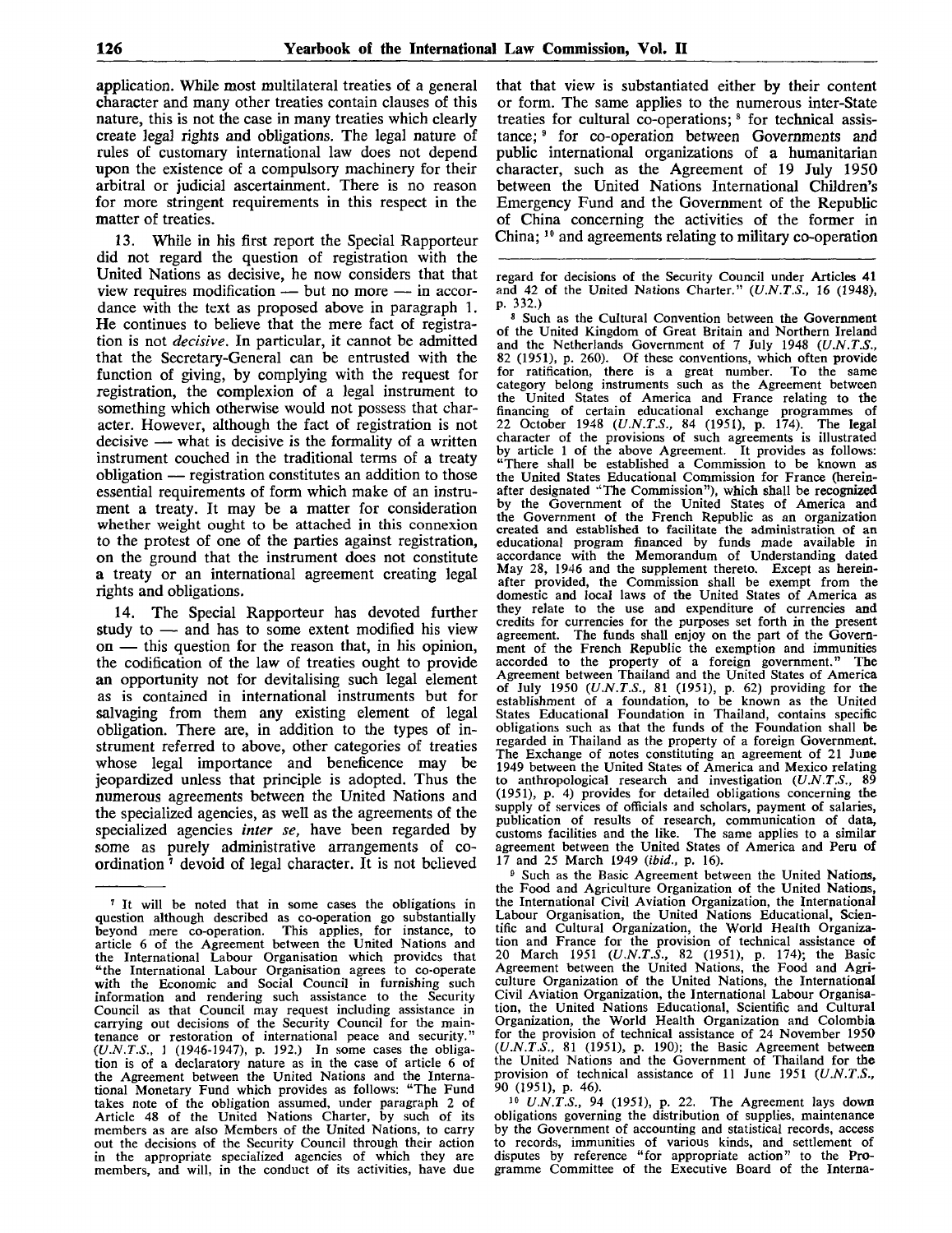by way of establishment of military missions and otherwise.<sup>11</sup>

#### ARTICLE 6

#### *Ratification*

1. Ratification is an act by which a competent organ of a State formally approves as binding the treaty or the signature thereof.

In the absence of ratification a treaty is not binding upon a contracting party unless:

(a) The treaty in effect provides otherwise by laying down, without reference to ratification, that it shall enter into force upon signature or upon any other date or upon a specified event other than ratification;

*(b)* The treaty, while providing that it shall be ratified, provides also that it shall come into force prior to ratification;

(c) The treaty is in the form of an exchange of notes or an agreement between government departments;

*(d)* The attendant circumstances or the practice of the contracting parties concerned indicate the intention to assume a binding obligation without the necessity of ratification.

#### Alternative paragraph 2 :

2. Confirmation of the treaty by way of ratification is required only when the treaty so provides. *However, in the absence of express provisions to the contrary, ratification is in any case necessary with regard to treaties which, having regard to their subject matter, require parliamentary approval or authorization of ratification in accordance with the constitutional law or practice of the countries concerned.*

<sup>11</sup> Thus the Agreement between the United States of America and Haiti of 14 April 1949 relating to a naval mission to Haiti *(U.N.T.S.,* 80 (1951), p. 38), in addition to the detailed provisions concerning the personnel, duties, rank, pay and allowances of the mission to be provided by Haiti, contains other obligations of Haiti such as the undertaking not to engage the services of a mission of any other foreign government for duties connected with the coastguard of Haiti except by the mutual agreement of the two Governments. To similar effect are such instruments as the Agreement between the United States of America and Ecuador relating to a military mission to Ecuador of 29 June 1944 *(ibid.,* p. 284); the Agreement of 6 March 1950 between the United States of America and Honduras for the establishment of a United States Air Force mission to Honduras *(ibid.,* p. 52); the Agreement between the United States of America and Honduras of 6 March 1950 for the establishment of a United States army mission to Honduras *(ibid.,* p. 72); the Agreement between the United States of America and Argentina of 6 October 1948 concerning a military advisory mission to Argentina *(ibid.,* p. 92); the Agreement between the United Argentina (ibid., p. 92); the Agreement between the United States of America and Brazil relating to a military advisory mission to Brazil of 29 July 1948 *(ibid.*, p. 112).

The passage italicized constitutes an addition to the previous Report.<sup>12</sup>

1. The Special Rapporteur attaches importance to stating that the submission of two alternative drafts on the question is intended, to some extent, to express his view that the practical difference between the adoption of the one or the other solution is not considerable. According to one solution, which has the merit of simplicity, confirmation — through ratification — of a signed treaty is not required as a condition of its validity unless there is a clause expressly providing for ratification. According to the other solution ratification is an essential condition of the assumption of a valid treaty obligation unless the treaty either expressly provides to the contrary or unless such provision is to be implied from the previous practice of the parties, from the fact that it is concluded in the form of an exchange of notes or an agreement between government departments, or from other " attendant circumstances  $"$ — a potentially wide range of exceptions. These exceptions are so wide — in particular in view of the large number of treaties concluded by way of exchanges of notes and interdepartmental agreements — that their effect is to bring about a close approximation of the two alternative solutions. Moreover, the practical importance of the question is rigidly limited by the fact that treaties either expressly provide for ratification or expressly or by implication dispense with it. Reasons have been given in the first report why a codification of the subject — one way or the other — is nevertheless of importance.

While the Special Rapporteur is still of the view that there is a slight preponderance of considerations in favour of the requirement of ratification unless dispensed with expressly or by implication, he feels it necessary to draw repeated attention to the fact — already emphasized in the first report — that the most recent practice shows an increasing number of treaties which come into force without ratification. My attention has been drawn to statistical data, more detailed than those given in the first report, which reveal that tendency in a conspicuous manner. Thus it appears  $13$  that while about one-half of the instruments registered in the League of Nations Treaty Series came into force by ratification, this has been the case only with regard to one-fourth of the instruments registered in the United Nations Treaty Series. With this there is connected the fact that while about 40 per cent of the instruments registered with the League of Nations were described as " treaties " or " conventions ", this has been the case only with regard to 15 per cent of the instruments registered with the United Nations. This latter development may be of significance inasmuch as it is only in the case of  $\frac{1}{x}$  treaties  $\frac{1}{x}$  and " conventions " that ratification constitutes the normal method of bringing them into force.<sup>14</sup> On the other hand, while in the case of the League of Nations about 30 per cent of the registered instruments were in the form of agreements, the percentage in the case of the United Nations is about 45 per

tional Children's Emergency Fund. The legal nature of the Agreement is not impaired by some unorthodox provisions such as that relating to the duration of the agreement. Thus article 9 lays down that "it shall remain in force at least until any supplies furnished by the Fund are finally consumed or used, plus a reasonable period for the completion of an orderly liquidation of all Fund activities in the Republic of China.

<sup>12</sup> A/CN.4/63, *in Yearbook of the International Law Commission 1953,* vol. II.

<sup>13</sup> See article by Hans Blix in the *British Year Book oj International Law,* 30 (1953), pp. 352 ff.

<sup>&</sup>lt;sup>14</sup> Thus of the "treaties" in the League of Nations Treaty Series only one was not ratified. All "treaties" in the United Nations Treaty Series were ratified.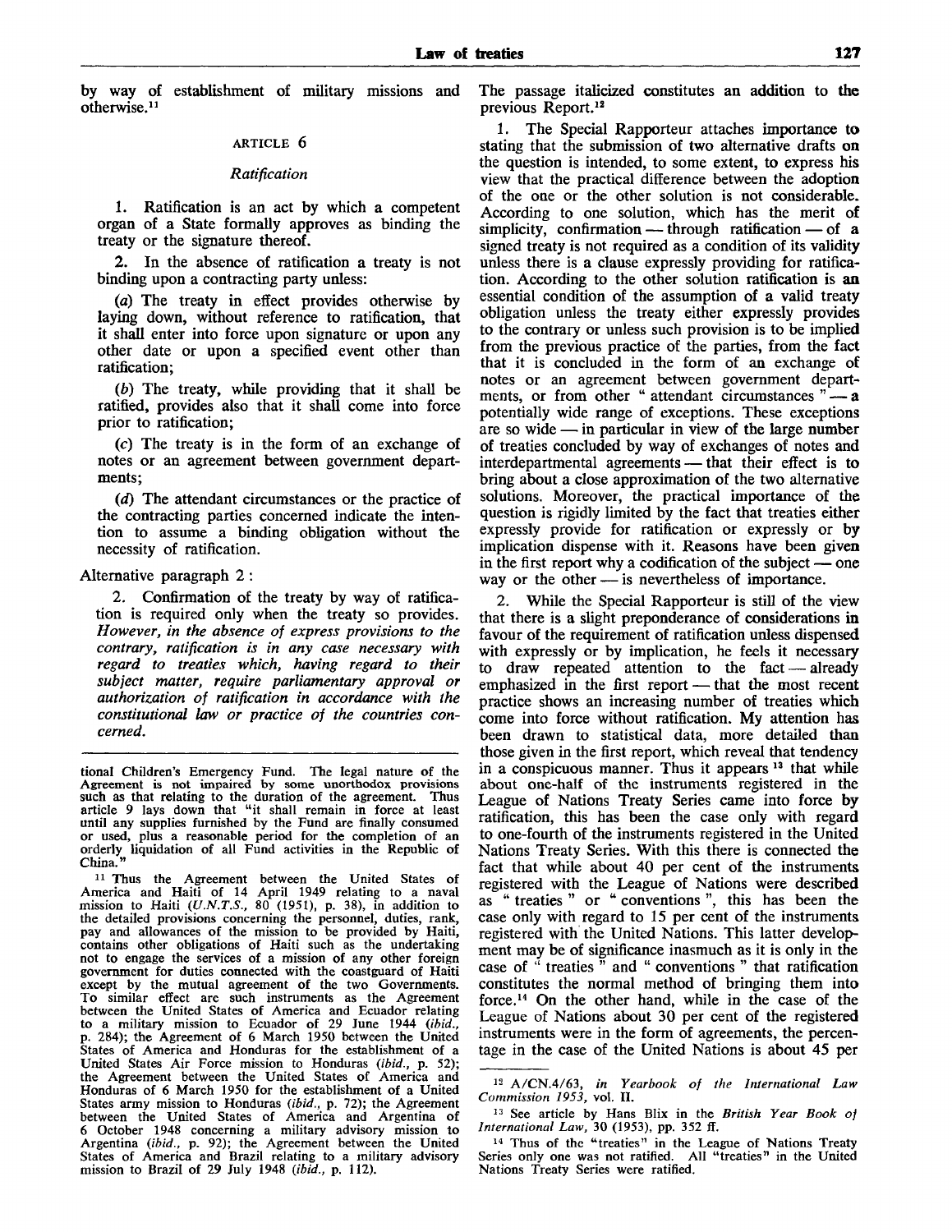cent — again a significant change seeing that ratification in case of agreements is not as normal a course of bringing into force as in the case of " treaties " or " conventions ".<sup>15</sup> Moreover, its appears that a large number of instruments are now being brought into force not by ordinary ratification, but by exchanges of " notes of approval " — a method not referred to in the first report.

3. It may be asked whether, in view of this tendency as revealed by these figures, it is not desirable to formulate what may be described as the residuary rule in the matter — i.e. the rule for the small residuum of cases in which the treaty is in effect silent on the subject — by reference to the fact that ratification now takes place only in a relatively small minority of cases. It would appear legitimate to draw some such inference from what seems to be a clear trend. On the other hand, it is submitted that this is not an inescapable inference from that practice. For the only cogent deduction from that practice is that in an increasing number of cases Governments attach importance to treaties — however designated — entering into force without ratification. It does not follow that they consider the irrelevance of ratification to be the presumptive rule to which, in the absence of provisions to the contrary, they must be deemed to have submitted themselves. There is still room for the view that the general importance of the interests of States regulated by treaty requires that the presumptive — the residuary — rule must be based on the normal requirement of ratification.

4. For this reason the Commission may consider whether, even if it arrives at the conclusion that the presumption of non-ratification is the residuary rule, it should not qualify it in turn by laying down that that rule does not apply in relation to treaties which, having regard to their subject matter, require parliamentary approval or authorization of ratification in accordance with the constitutional law or practice of the countries concerned — such as instruments involving cession or exchange of territory, changes in the internal law of the parties, financial obligation of an extensive character, and obligations of assistance in case of war. In such cases the necessity of ratification may properly be regarded as part of the residuary rule. It is, of course, open to the parties to displace that residuary rule by an express provision by virtue of which the treaty enters into force upon signature and without ratification. The Special Rapporteur has considered it necessary to add this qualification to the alternative residuary rule in case that rule should recommend itself to the Commission.

5. That qualification clearly complicates the residuary rule. However, this may be a case in which simplicity of the rule cannot constitute the decisive factor. A balance must be struck between the tendency to informality and expeditiousness in the conclusion of treaties and the residuary requirement of ratification which may be regarded as dictated by imperative con-

siderations of constitutionality and democratic principles. Some countries continue to attach importance to these considerations as may be seen from the categorical language of article 5 of the Pan-American Convention on Treaties of 20 February 1928, which provides that " treaties are obligatory only after ratification by the contracting States, even though this condition is not stipulated in the full powers of the negotiators or does not appear in the treaty itself ".<sup>16</sup> Although that treaty was ratified, by 1 January 1951, only by seven Governments, it must be regarded as evidence of regional practice. On the other hand, the practice of some States, as given recent expression, seems to favour the view that unless the treaty expressly provides for ratification its signature binds the parties. Thus the French Government, in a memorandum submitted on 10 January 1953 to the Secretariat of the United Nations stated as follows : " Certains traités ne prévoient pas qu'une ratification devra suivre la signature. Dans ce cas la signature, si elle est donnee sans condition (une signature *ad referendum* est une signature sous condition), engage définitivement l'Etat." 17 It must be assumed that this statement is to be read subject to article 27 of the Constitution of 1946 which provides that treaties relating to international organization, commerce, financial obligations, the position of French subjects abroad, treaties providing for cession, exchange or acquisition of territory " ne sont definitifs qu'apres avoir ete ratifies en vertu d'une loi ".<sup>18</sup> This provision of the Constitution is given effect by means of legislation authorizing the Executive to proceed to ratification by virtue of which the treaty becomes internationally binding. This means apparently that, nothwithstanding the statement in the French memorandum referred to above, treaties which do not provide for ratification must nevertheless be ratified, in order to become binding, if they fall within one of the categories of treaties enumerated in article 27. Moreover, it would appear that it would be *ultra vires* of the French Government to conclude a treaty of that description as entering into force upon signature. Similarly, article 60 of the amended Constitution of the Netherlands provides as follows: " Agreements with other Powers and with organizations based on international law shall be concluded by or by authority of the King. // *required by such agreements* they shall be ratified by the King." 19 There are authoritative statements to the effect that this is also the view of the United Kingdom. Thus the Secretary of State for Commonwealth Relations stated on 11 March 1953 in the House of Lords *(House of Lords Debates,* vol. 180, col. 1284) that " there is never any necessity for ratification unless an agreement so provides." Here again, in so far as by virtue of constitutional convention certain treaties require the previous approval of Parliament (see paragraph 9 of the comment to article II of the Special Rapporteur's first report on the Law of Treaties) it would appear that with regard to such treaties ratification is required if the treaty is silent on the subject. Occasionally, in this respect, the position may not be free of

<sup>15</sup> In the League of Nations Treaty Series 40 per cent of "agreements" were ratified. In the United Nations Treaty Series 15 per cent of "agreements" were ratified.

<sup>16</sup> Printed in Hudson, *International Legislation,* vol. IV, pp. 2378 ff., at p. 2380.

<sup>&</sup>lt;sup>17</sup> Printed in "Laws and Practices Concerning the Conclusion of Treaties", *United Nations Legislative Series* (1952), p. 48.

<sup>18</sup> See, for example, Preuss in *American Journal of International Law,* 44 (1950), pp. 641 ff.

<sup>19</sup> See van Panhuys in *American Journal of International Law,* 47 (1953), p. 537, at p. 538 (italics added).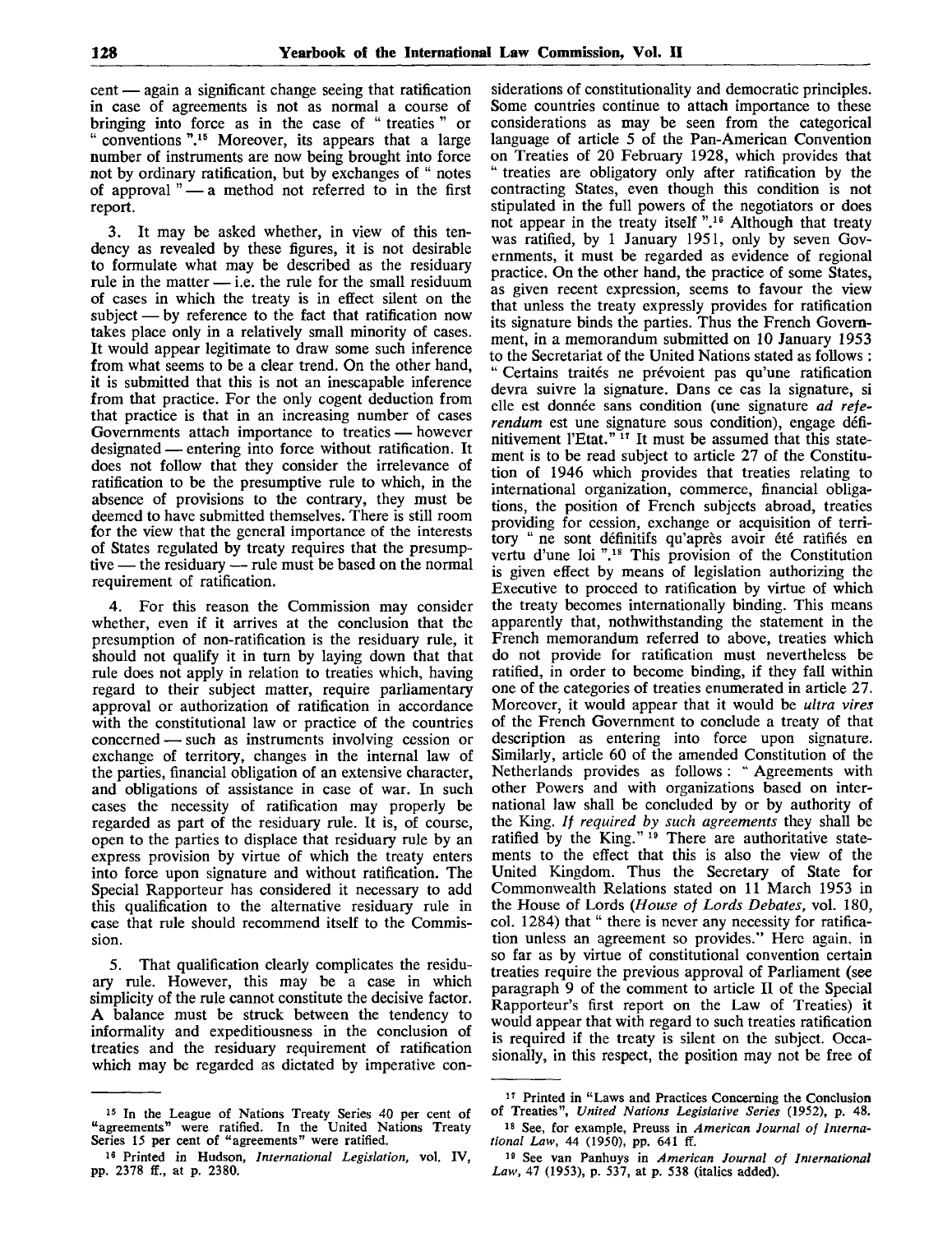doubt. Thus the Exchange of notes constituting an agreement of 15 and 22 February 1949 between the United Kingdom and the Union of South Africa confirms " the arrangement that His Majesty's Government in the United Kingdom should transfer to His Majesty's Government in the Union of South Africa the rights, title and interests which they formerly possessed in Marion Island and Prince Edward Island ". Note is taken of the fact that the national flag of the Union of South Africa was raised on these islands on specified dates and that consequently His Majesty's Government " regard the transfer as complete as from those dates " *(U.N.T.S.,* 93 (1951, p. 76). A similar Exchange of notes, providing for the transfer to Australia of the Heard and MacDonald Islands was signed on 19 December 1950 *(ibid.,* p. 82). There is no provision for ratification in these instruments. In view of the constitutional rule requiring parliamentary consent for cession of Britsh territory, it may be difficult to imply from the terms of these instruments a dispensation from the requirement of ratification.

In this connexion there must constantly be borne in mind the close relation between the question of the residuary rule in the matter of ratification and the problem of constitutional limitations upon the treaty-making power. A substantial strain is already imposed by the rule that notwithstanding the disregard of constitutional limitations a treaty which the contracting party in question expressly accepts as binding without ratification is either binding or, as suggested in the first report (article 11), may in certain circumstances impose obligations upon the State. To say that such result may follow — in disregard of constitutional limitations — as the result of mere silence, is to strain to the breaking point a rule which is controversial in itself. This is the reason why the qualifications now added to the alternative residuary rule include the exception covering constitutional limitations.

7. The additional complication now introduced by the Special Rapporteur into the alternative residuary rule B adds emphasis to his preference for rule A. At the same time he submits, once more, that the practical importance of the subject is severely limited seeing that by far the greater number of treaties contain express provisions on the subject; that the practical difference between the two rules, as qualified in this report is small; that no vital interest of States is involved in the adoption of either rule; and that the removal of doubts on the subject, through the adoption of a definite residuary rule, is feasible and desirable. The necessity for a codified rule cannot properly be judged either by the relative importance — political or other — of the rule in question or by the probable frequency of its application.

8. In connexion with the subject matter of this article it would be useful if, in its report on the subject, the Commission could draw attention to the necessity of clarifying one aspect of the practice of the Secretariat of the United Nations with regard to registration of treaties, especially of exchanges of notes. It has been customary for the Secretariat to append in a footnote on the opening page of the registered instrument a statement to the effect that it entered into force on a specified date. While in some cases such statement is clearly substantiated by a reference to the relevant article or articles of the instrument, in others it is not

clear what is the source of the information given. Thus, for instance, in the case of exchanges of notes the footnote merely states that the instruments entered into force on the date (or dates) of the signature of the notes in question. It would be useful to know what is the source of the statement in question. It may perhaps be assumed that the Secretariat, in making the statement, is relying on a source of information other than the implication that exchanges of notes belong to a type of instrument which, by its nature, does not require ratification and that it therefore enters into force as a result of signature. However, the question when the absence of the requirement of ratification may be implied from the terms or the nature of the instrument is difficult to answer and it is arguable that the burden of a decision on the subject cannot properly be put on the organs of the United Nations. Admittedly in some cases such implication is obvious. Thus it is clear that a treaty requires ratification if it contains a clause permitting denunciation " from year to year as from the date of exchange of ratifications ", or, as is the case in various declarations of the acceptance of the optional clause of Article 36 of the Statute of the International Court of Justice, when it confers jurisdiction upon the Court in disputes " which may arise after the ratification of the declaration concerning any situation or fact arising after such ratification ". On the other hand, it is not certain that dispensation from ratification can be implied from a clause which lays down that a treaty shall be operative as from a stated date or that its provisions shall continue for a stated period of years as from the date of the signing of the agreement. Article 10 of the Agreement between the Governments of the United Kingdom and South Africa concerning the avoidance of double taxation of 14 October 1946 provides *(U.N.T.S.,* 86 (1951), p. 64), that " the present Agreement shall come into force on the date on which the last of all such things shall have been done in the United Kingdom and the Union as are necessary to give the Agreement the form of law in the United Kingdom and the Union respectively ". A footnote appended on p. 52 states that the treaty " came into force on 13 February 1947 in accordance with the provisions of article  $\check{X}$ ". It is not clear to what extent the provision as quoted implies that the treaty can be regarded as having entered into force without ratification. It seems proper that the report of the Commission should draw attention to the desirability of a clarification of this aspect of the matter.

#### ARTICLE 7

#### *Accession*

1. A State or organization of States may accede to a treaty, which it has not signed or ratified, by formally declaring in a written instrument that the treaty is binding upon it.

2. Accession is admissible only subject to the provisions of the treaty. *In case a decision is required, in pursuance of this paragraph, as to the accession, or conditions thereof, of any State, such decision shall, unless otherwise expressly provided by the treaty, be effected by a majority of two-thirds of the States which are parties to the treaty at the time at which the request for accession is made.*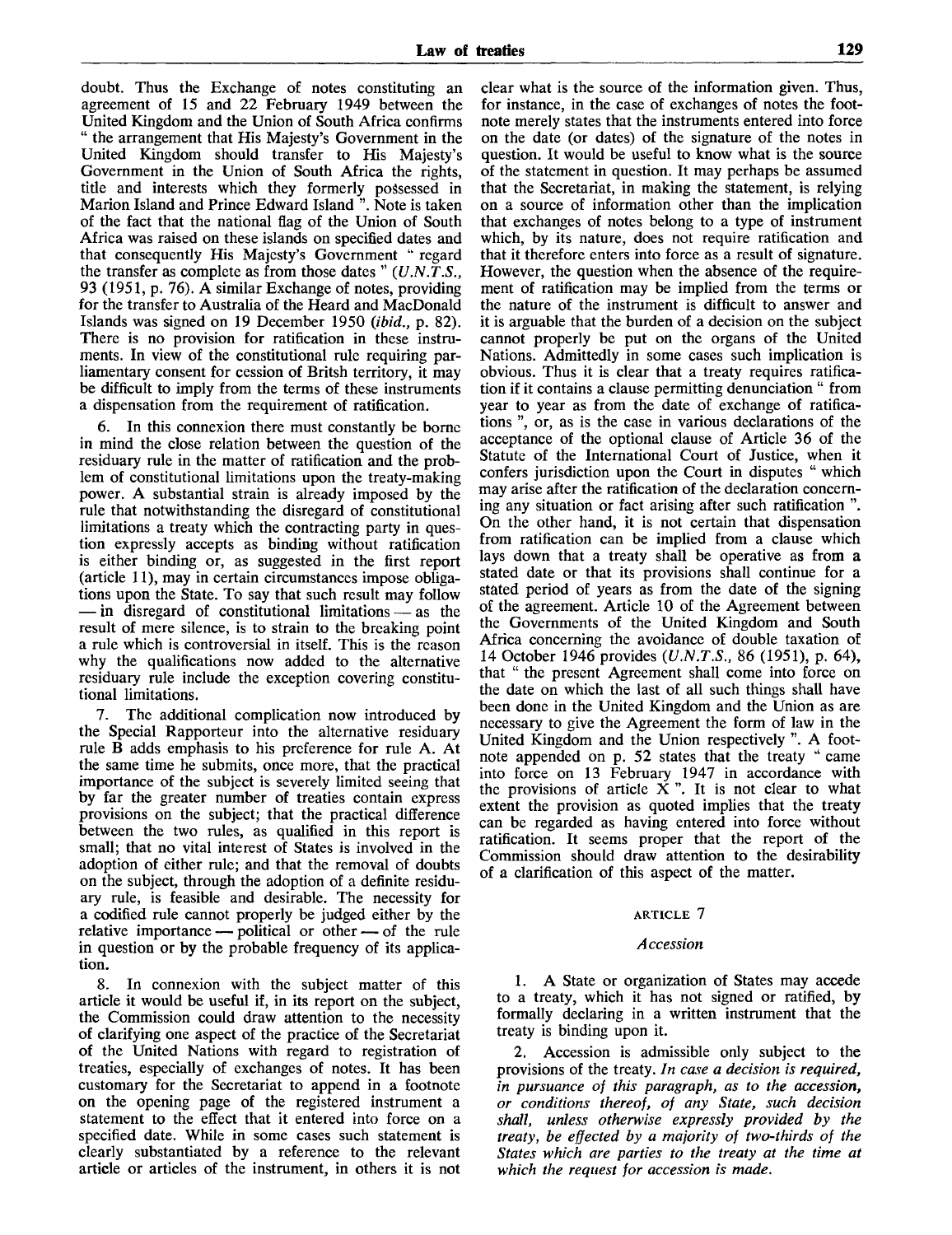1. The additional, italicized, part of paragraph 2 as proposed and the observations which follow are in accordance with the original article 7 of the first report  $20$ and of the comment thereon (paragraphs 4-7 of the comment). However, the addition as formulated is intended to render the views there expressed more specific. It is also now considered appropriate, in view of the importance of the question involved, to give them the form of an express clause in article 7. While in the comment to article 7 doubts were expressed as to the application of the rule of unanimity to any decision required under that article, these doubts found no expression in the body of the article. The rule of unanimous consent of the existing parties to accession, or its conditions, by another State has the appearance of a rule of juridical logic and any derogation from it, if such derogation is considered desirable, ought probably to be given the form of a clear exception from the rule of unanimity. In some cases, unless the matter is deemed to be governed by the implied rule of unanimity, treaties normally contain no provisions on the subject. Thus, to refer to a recent instrument, article 10 of the International Convention for the permanent control of outbreak areas of the red locust of 22 February 1949 between Belgium, the United Kingdom, South Africa and Southern Rhodesia, provides as follows : " Any Government which is not a signatory to the present Convention may be invited by the Council to accede thereto, subject to such conditions as the Contracting Governments may determine" *(U.N.T.S.,* 93 (1951), p. 138). Similarly, article 31 of the Agreement between the United Kingdom, Belgium, France, Luxembourg, the Netherlands and the United States of America for the establishment of an International Authority for the Ruhr of 28 April 1949 *(U.N.T.S.,* 83 (1951), p. 106) provides that as soon as a German Government has been established it may accede to the agreement by executing an instrument containing such undertakings with respect to the assumption of the responsibilities of the German Government under the agreement and such other provisions as may be agreed by the signatory Governments. The General Agreement on Tariffs and Trade of 30 October 1947 provides, in article 33, for accession on terms to be agreed between the acceding Government and the contracting parties *(U.N.T.S.,* 55 (1950), p. 284). It is arguable that, as these conventions do not refer to *unanimous* consent, a decision which falls short of unanimity is sufficient. The Special Rapporteur does not regard that argument to be of a cogent character. Moreover, that interpretation fails to make provision for the kind of majority, if any, required.

2. For these reasons, assuming that the Commission shares the Special Rapporteur's view as to the essential shortcomings of the rule of unanimity in this connexion, it seems desirable to complete paragraph 2 of article 7 by the adoption of the rule as formulated. Admittedly that rule is open to the objection that it is somewhat mechanical inasmuch as it takes no account of the relevant importance of the contracting parties. However, that defect is inherent in the existing machinery of the conclusion of multilateral treaties. It can be remedied either by express provisions of the treaty or by some

such solution as is outlined below (article 16, paragraph 16 of the comment) in connexion with the revision of multilateral treaties. In any case, it is believed that, as a general rule, doubts ought to be resolved in the direction of the widest possible application of the treaty — provided that a substantial number of signatories so desire.

3. The rule as here formulated seems to be in accordance with the recent practice of multilateral conventions as to admission of new members of international organizations. Thus the Convention on International Civil Aviation of 7 December 1944 provides, in article 93, that States other than those referred to in the Convention shall be admitted to participation by means of a four-fifth vote of the Assembly and on such conditions (apparently by the same or a less exacting majority) as the Assembly may prescribe *(U.N.T.S.,* 15 (1948), p. 358). The Constitution of the Food and Agriculture Organization of 16 October 1945 lays down, in article 2, that additional members may be admitted by a vote concurred in by a two-thirds majority of all the members of the Conference *(American Journal of International Law,* 40 (1946), Supplement, p. 76). The Constitution of the United Nations Educational, Scientific and Cultural Organization of 16 November 1945 lays down, in article 2, that States not members of the United Nations may be admitted, upon the recommendation of the Executive Board, by a two-thirds majority vote of the General Conference *(U.N.T.S.,* 4 (1947), p. 280). To the same effect are the Constitution of the International Labour Organisation of 7 November 1945 *(U.N.T.S., 2* (1947), p. 18); of the Universal Postal Union of 5 July 1947 *(U.K. Treaty Series,* No. 57 (1949); of the World Meteorological Organization of 11 October 1947; of the International Telecommunications Union of 2 October 1947; and of the Intergovernmental Maritime Consultative Organization *(United Nations Maritime Conference, 19 February-6 March 1948, Final Act and Related Documents,* United Nations publication, 1948. VIII. 2, p. 29). The Constitution of the World Health Organization of 26 July 1946 *(U.N.T.S.,* 14 (1948), p. 186) requires a simple majority. The same principle underlies the constitutions of international organizations which provide for admission by a decision of one of their organs whose decisions do not, according to the constitutions, require unanimity. This is the position, for instance, with regard to the Articles of Agreement of the International Bank for Reconstruction and Development of 27 December 1945 *(U.N.T.S., 2* (1947), p. 134).

It will be noted that the rule as formulated refers to the consent not of the original signatories of the treaty but of the States which are the contracting parties at the time when the request for accession is made. This means that the contracting parties which are entitled to take a decision on the subject include those — and those only — which have validly acceded to the treaty in accordance with its provisions. $21$ 

<sup>20</sup> A/CN.4/63, in *Yearbook of the International Law Commission 1953,* vol. II.

<sup>21</sup> This principle would apparently apply to such provisions as that of article 5 of the Convention between the United States of America and Costa Rica for the establishment of an Inter-American Tropical Tuna Commission of 31 May 1949 *(U.N.T.S.,* 80 (1951), p. 12). That article lays down that any Government, whose nationals participate in the fisheries covered by the Convention, desiring to adhere, shall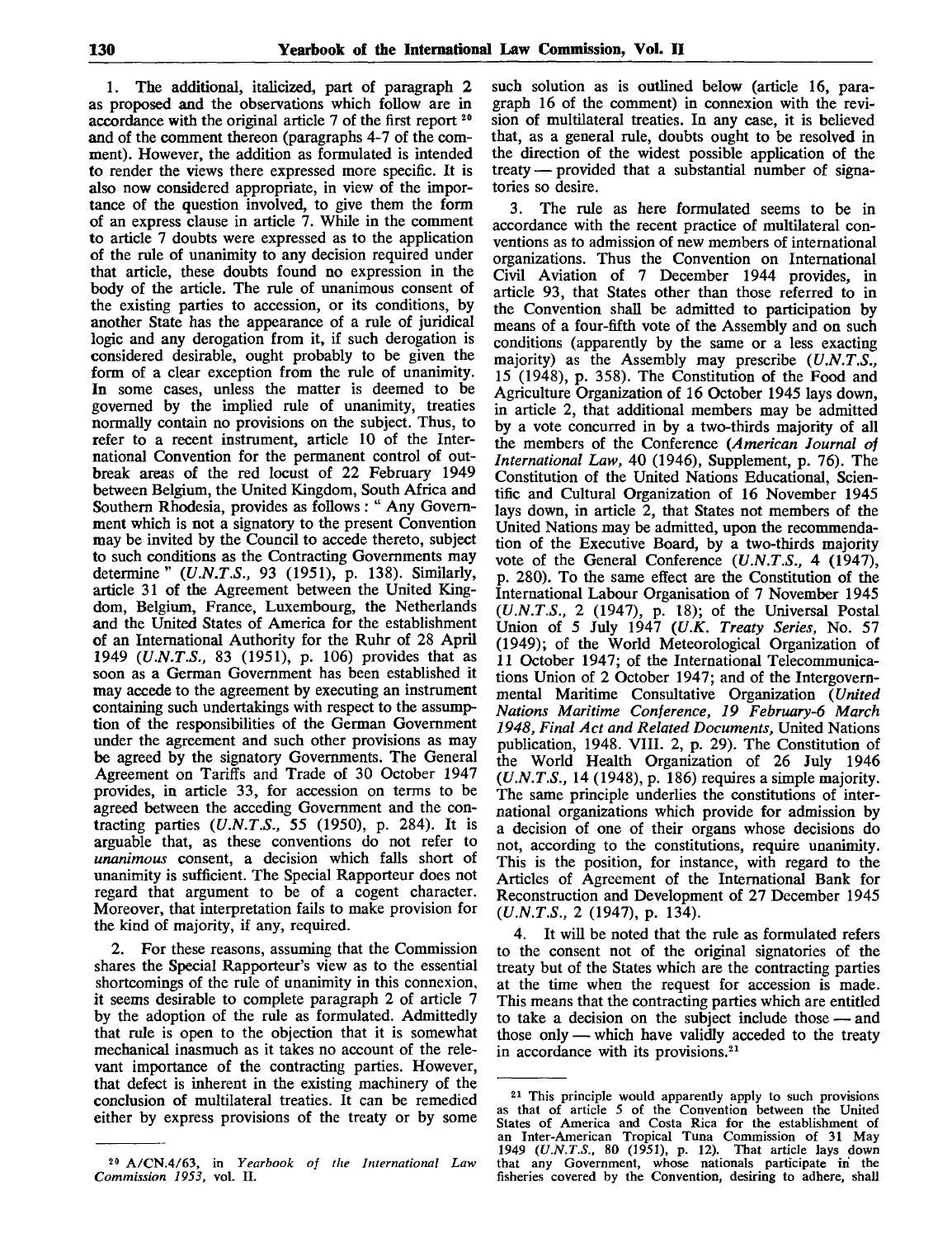## ARTICLE 9

### *Reservations*

I

*Unless otherwise provided by the treaty,* a signature, ratification, accession, or any other method of accepting a multilateral treaty is void if accompanied by reservations not agreed to by all parties to the treaty.

### II

*Alternative Proposals* de lege ferenda (as in the first report)  $22$ 

1. The italicized passage, which has been added, is not intended as any substantial modification of the original draft. It expresses a qualification which, whether explicitly stated or not, underlies most of the other articles of the first report, namely, that the parties may, subject to any overriding principles of general international law (see article 15 of the first report), adopt conventional rules appropriate to the nature and the circumstances of any particular treaty. In fact, the main purpose of the qualifying passage is to draw attention to the alternative proposals *de lege ferenda* as formulated in the first report. This is so mainly having regard to the fact that the unanimity rule which the article as formulated adopts, with some hesitation though in conformity with the view previously expressed by the Commission as to the *lex lata,<sup>23</sup>* is unsatisfactory in many respects.

2. It is believed that, however unsatisfactory and however far short of universal acceptance a rule of international law may be, it is the function of the Commission to state that rule — even if only as a preliminary to a formulation of a more satisfactory solution *de lege ferenda.* In his first report, the Special Rapporteur has given reasons why the unanimity rule which the Commission — rightly, it is believed — found to be the existing rule, cannot be regarded as satisfactory. However, although open to objections of various kinds, that rule nevertheless represents the existing law. The fact that it is not unanimously accepted does not mean that it is not generally accepted and that, as such, it cannot be described as the rule of international law on the subject. If unanimity of acceptance, as distinguished from generality, were to be regarded as an essential

hall-mark of rules of international law, the scope of the law would be reduced to the barest minimum.

Nevertheless, although the Commission can, in the view of the Special Rapporteur, properly adhere to its statement of the existing law on the subject as formulated in its report on reservations in  $1951$ ,<sup>24</sup> it cannot stop there. It is a matter for reflection that while the International Court of Justice, whose function it is to *apply* existing law, in its advisory opinion on the question of Reservations to the Convention on Genocide,<sup>25</sup> devoted itself mainly to the *development* of the law in this sphere by laying down the novel principle of compatibility of reservations with the purpose of the treaty, the International Law Commission whose task is both to codify and develop international law, limited itself substantially to a statement of existing law. This was so notwithstanding the fact that the General Assembly requested the Commission to examine the subject from the point of view of both codification and development. In view of this the Special Rapporteur submits that the satisfactory fulfilment of the task of the Commission in this respect requires that it should devote attention to the elaboration of other solutions. These solutions can be conceived either as replacing the existing rule or as solutions alternative, at the option of the parties, to the existing rule which may continue to be the residuary binding principle in case the parties fail to adopt any alternative rule such as those formulated in this report.

4. Thus it will be necessary for the Commission to decide which course it will finally adopt in its codification of the law of treaties, namely, whether to formulate one of the alternative solutions as a replacement of the existing law as formulated by it in its report in 1951, or whether to re-affirm that rule as the main residuary rule and to recommend any of the alternative solutions to be adopted by the parties according to the circumstances of any particular treaty. If the Commission adopts that latter course, its task will be considerably simplified. The Special Rapporteur expresses no preference for either solution seing that the practical difference between them is distinctly limited. For even if the traditional rule of unanimity — admittedly unsatisfactory — is maintained, it is a rule which the parties can discard at will by selecting any of the alternative solutions. They would be bound by the unanimity rule only if they were to fail to provide for other alternatives. What the codification of the subject can usefully do is, by annexing to the main residuary rule a number of model alternative solutions, to remove the danger of the parties being bound by the residuary rule as the result of mere inadvertence. There will be no excuse for such inadvertence if the alternative solutions are clearly set out in a code of the law of treaties and if, as the result, they can be presumed to be present to the minds of the parties when engaged in drafting the final clauses of the treaty.

5. From this point of view it may be useful to bring to the attention of the Commission the discussions which took place in 1954 within the Commission on

address a communication to that effect to each of the high contracting parties and that, upon receiving the unanimous consent of the parties to adherence, such Government shall deposit with the Government of the United States of America an instrument of adherence. It must be assumed that the high contracting parties referred to above include those who have adhered in the meantime.

<sup>22</sup> A/CN.4/63 , in *Yearbook of the International Law Commission 1953,* vol. II.

<sup>23</sup> In his interesting memorandum on the subject, submitted in August 1953, Mr. Yepes considers that the view of the Commission as to the *lex lata* cannot be sustained *(ibid.,* A/CN.4/L.46). However, what is believed to be relevant is that the Special Rapporteur, though after some hesitation, did in fact associate himself with the view of the Commission as to the *lex lata.*

<sup>21</sup> See Chapter II of the Commission's report on its third session, *Yearbook of the International Law Commission 1951,* vol. II, p. 125.

<sup>25</sup>  *l.CJ. Reports 1951,* p. 15.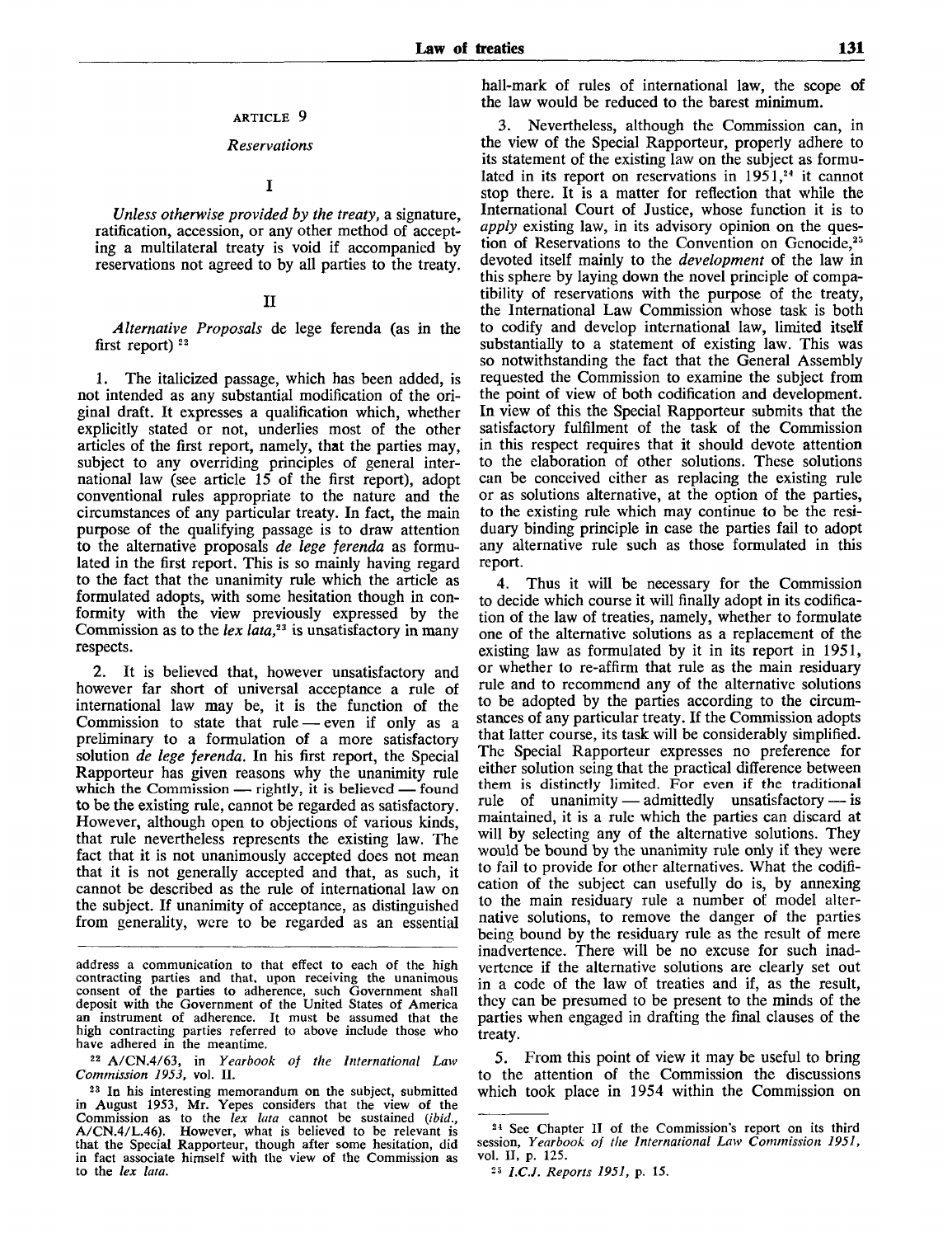Human Rights in the matter of reservations to the proposed Covenant of Human Rights. While Chile and Uruguay proposed that " no State Party to this Covenant may make reservations in respect of its provisions " (Commission on Human Rights, tenth session, document E/CN.4/L. 354, 25 March 1954), the U.S.S.R. advanced a proposal in the opposite direction — a proposal giving any State the right to formulate reservations irrespective of the attitude of the other parties. The proposal *{ibid.,* document E/CN.4/L.349, 22 March 1954) ran as follows : " Any State may, either at the time of signature of the present Covenant followed by acceptance, i.e. ratification, or at the time of acceptance, make reservations with regard to any of the provisions contained therein. If reservations are made the Covenant shall, in relations between the States which have made the reservations and all other States Parties to the Covenant, be deemed to be in force in respect of all its provisions except those with regard to which the reservations have been made." The proposal put forward by China, Egypt, Lebanon and the Philippines *{ibid.,* document E/CN.4/L.351, 24 March 1954) combined, in a novel fashion, the so-called Pan-American system with the principle of compatibility as enunciated by the Court. It reads as follows :

" 1. Any State, at the time of its signature subsequently confirmed by ratification, or at the time of its ratification or acceptance, may make any reservation compatible with the object and purpose of the Covenant.

" 2. Any State Party may object to any reservation on the ground that it is incompatible with the object and purpose of the Covenant.

" 3. Should there be a dispute as to whether or not a particular reservation is compatible with the object and purpose of the Covenant, and it cannot be settled by special agreement between the States concerned, the dispute may be referred to the International Court of Justice by the reserving State or by any State Party objecting to the reservation.

" 4. Unless a settlement is reached in accordance with paragraph 3, any State Party objecting to the reservation may consider that the reserving State is not a party to the Covenant, while any State Party which accepts the reservation may consider that the reserving State is a party to the Covenant.

" 5. Any State making a reservation in accordance with paragraph 1, or objecting to a reservation in accordance with paragraph 2, may at any time withdraw the reservation or objection by a communication to that effect addressed to the Secretary-General of the United Nations."

The detailed proposals put forward by the United Kingdom are of special interest inasmuch as they emanate from a Government which before the International Court of Justice, in the case of Reservations to the Convention on Genocide, $2^6$  relied conspicuously on the unanimity rule. These proposals are in accordance with the alternative drafts A and B as formulated in the first report submitted by the Special Rapporteur in 1953. They follow the lines of the solution foreshadowed by the Government of the United Kingdom at the General Assembly in 1952 and elaborated in greater detail by Sir Gerald Fitzmaurice in the *International and Comparative Law Quarterly,* vol. 2 (1952), pp. 1-26. They read as follows *{ibid.,* document E/CN.4/L.345, 18 March 1954):

" 1. Any State may, on depositing its instrument of acceptance to this Covenant, make a reservation to the extent that any law in force in its territory is in conflict with, or to the extent that its law does not give effect to a particular provision of Part III of this Covenant. Any reservation made shall be accompanied by a statement of the law or laws to which it relates.

" 2. As soon as the period of two years mentioned in Article 70 (3) has elapsed, the Secretary-General of the United Nations shall, subject to paragraph 5 of this Article, circulate a copy of all reservations received by him to all States which have by the date of circulation deposited an instrument of acceptance with or without reservation.

<sup>"</sup> 3. Copies of reservations received after the expiry of the period mentioned in Article 70 (3) shall, subject to paragraph 5 of this Article, forthwith be circulated by the Secretary-General to all States which, by the date of circulation, have deposited an instrument of acceptance with or without reservation or, if on that date the Covenant has entered into force, to all States parties thereto.

"4. A reservation shall be deemed to be accepted if not less than two-thirds of the States to whom copies have been circulated in accordance with this Article accept or do not object to it within a period of three months following the date of circulation.

'"5. If an instrument of acceptance accompanied by a reservation to any part of this Covenant not mentioned in paragraph 1 of this Article is deposited by any State, the Secretary-General shall invite such State to withdraw the reservation. Unless and until the reservation is withdrawn, the instrument of acceptance shall be without effect and the procedure provided in this Article shall not be followed with respect to such instrument or the reservation or reservations accompanying it.

" 6. Any State making a reservation in accordance with this Article may withdraw that reservation either by a notice addressed to the Secretary-General; such notice shall take effect on the date of its receipt; and in whole or in part at any time after its acceptance, a copy of such notice shall be circulated by the Secretary-General to all States parties hereto."

Subsequently the following paragraph was added to the foregoing text *{ibid.,* document E/CN.4/L.345/Add. 1, 24 March 1954):

" 7. It is understood that, in order to achieve the application to the fullest extent of the provisions of this Covenant, any State making a reservation in accordance with this article should take, as soon as may be practicable, such steps as will enable it to withdraw the reservation either in whole or in part."

8. The Commission on Human Rights, without declaring itself in favour of any solution, decided to sub-

<sup>&</sup>lt;sup>26</sup> *Ibid.*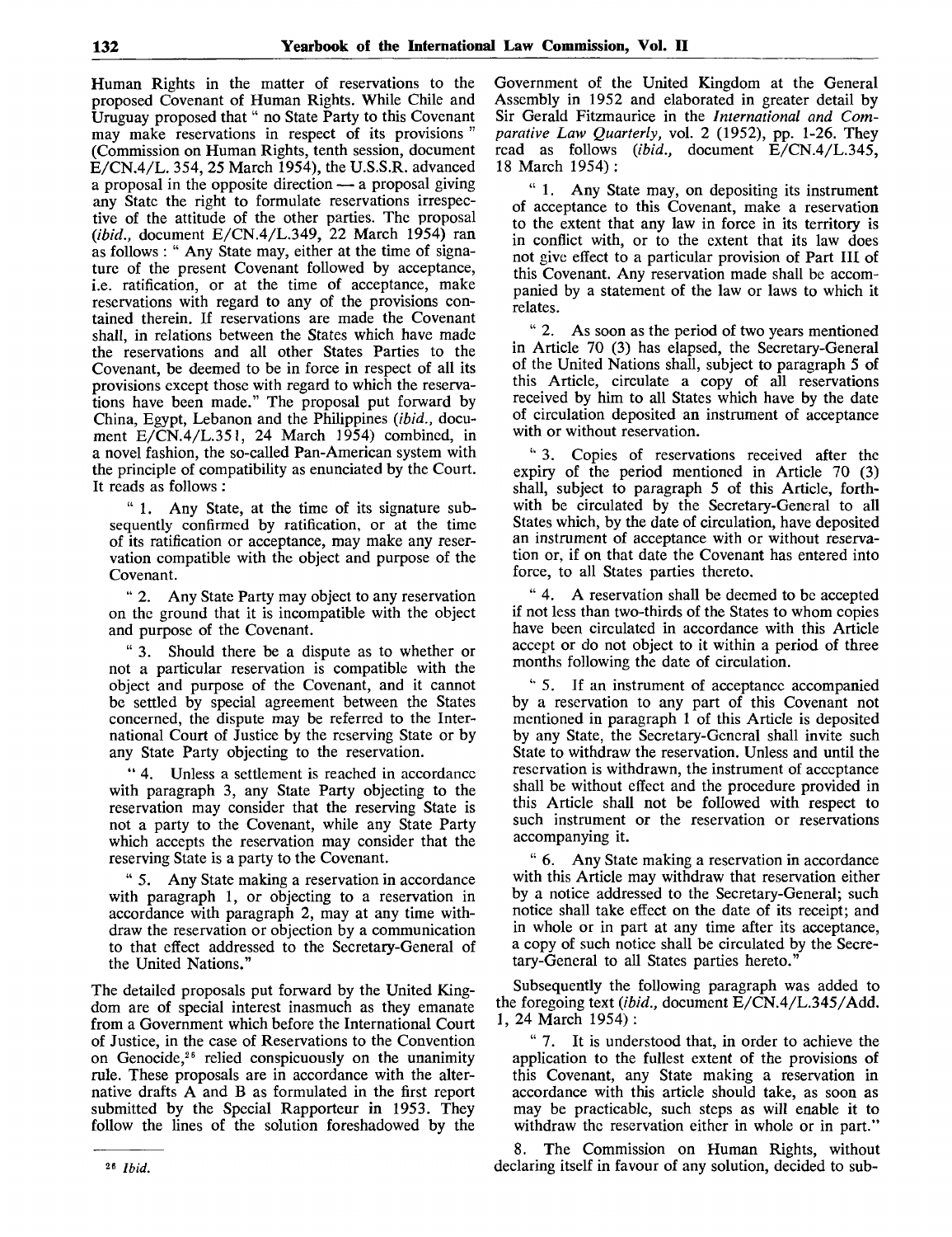mit the various proposals to the General Assembly for a final decision. While the General Assembly may find it necessary, with regard to the particular instrument before it, to take a decision in favour of one particular system in the matter of reservations, no such determination is incumbent upon the International Law Commission. As already suggested, it may properly consider that after formulating the main residuary rule binding upon the parties in case (and only in case) they have failed to provide for a different solution, its task will be fulfilled if it formulates the various alternative solutions as outlined in this report, or, if the Commission so desires, any other methods. For the fact, which the Commission is not at liberty to disregard, is that, according to the circumstances of the various treaties, the recent practice of Governments has variously followed the different methods outlined in the report. Thus the Agreement of 25 February 1953 on German External Debts *(Cmd. 8781* (1953)) follows closely the principle of unanimity. It lays down in article 38 as follows :  $\cdot$  Any Government which deposits an instrument of ratification or a notification of approval or an instrument of accession to the present Agreement other than in accordance with the terms of its invitation or subject to any other reservation or qualification shall not be deemed to be a Party to the Agreement until such reservation or qualification has been withdrawn or has been accepted by all the Parties thereto." On the other hand, the Convention of 1951 on the Legal Status of Stateless Persons allows reservations, regardless of the subsequent consent of the other contracting parties, but excludes them altogether with regard to some specified subjects, such as absence of non-discrimination (article 3), freedom of religion (article 4), free access to court (article 16, para. 1), prohibition of expulsion to countries of persecution (article 33), and the final clauses of the convention. The Convention on Declaration of Death of Missing Persons, concluded about the same time (6 April 1951), follows the so-called Pan-American system. It provides, in article 19, that if a contracting party does not accept a reservation made by another State, it may within ninety days of the receipt of notification thereof, notify the Secretary-General that it considers the accession of the State making the reservation as not having entered into force between that State and itself; for in that case the convention is to be considered as not having entered into force between the two States in question. These examples, which show the continuing variety of practice on the subject, suggest that it is neither necessary nor desirable to aim at a uniform solution of the problem. What is both necessary and desirable is that the codification of the law of treaties shall contain a clear rule for the cases in which the parties have made no provision on the subject.

9. It will be noted that neither the first report nor the present additional report refers to the so-called *"'* federal clause " or the " colonial clause " — a subject which has given rise to considerable discussion. Essentially, the federal and colonial clauses constitute reservations; to that extent they are governed by the rules and principles bearing on that matter. However, their importance is such that they warrant separate treatment. This belongs, more conveniently, to that part of the report which will cover the operation and implementation of treaties.

#### ARTICLE 16

#### *Consistency with prior treaty obligations*

1. A *bilateral or multilateral* treaty, or *any provision* of a treaty, is void if its performance involves a breach of a treaty obligation, previously undertaken by one or more of the contracting parties.

2. A party to a treaty which has been declared void by an international tribunal on account of its inconsistency with a previous treaty may be entitled to damages for the resulting loss if it was unaware of the existence of that treaty.

The above provisions apply only if the departure from the terms of the prior treaty is such as to interfere seriously with the interests of the other parties to that treaty or substantially to impair an *essential aspect of its original purpose.*

4. The rule formulated above does not apply to subsequent multilateral treaties, partaking of a degree of generality which imparts to them the character of legislative enactments properly affecting all members of the international community or which must be deemed to have been concluded in the international interest. *Neither does it apply to treaties revising multilateral conventions in accordance with their provisions or, in the absence of some provisions, by a substantial majority of the parties to the revised convention.*

1. The following changes, which have been italicized and which are the subject of this comment, have been introduced in article 16 of the original report:

*(a)* The contention of the principal provision of paragraph 1 has been clarified so as to make it cover both unilateral and multilateral subsequent treaties;

*(b)* A further clarification has now been introduced in this paragraph in the sense that the invalidity of the subsequent treaty may extend to some of its provisions only as distinguished from the treaty as a whole — a recognition of the principle of severability which is of special importance in connexion with the subject matter of this article;

(c) The present version of paragraph 3 of article 16 now qualifies the rule of the invalidity of the inconsistent subsequent treaty, namely that the serious impairment of the original purpose of the prior treaty must extend to an essential aspect of that original purpose;

*(d)* In paragraph 4 the reference to the Charter of the United Nations has been omitted in order to avoid too narrow a reference to multilateral treaties which permit of an exception to the general principle enunciated in the article;

*(e)* In the same paragraph, in relation to subsequent multilateral treaties generally, the principle has been introduced that such multilateral treaties are valid if they constitute a revision of the prior treaty accomplished either in accordance with its original terms or by a substantial majority of the parties thereto.

While the changes now introduced into article 16 represent some alterations of substance, they are intended mainly to clarify and to supplement the original object of that Article. Their object is also to draw attention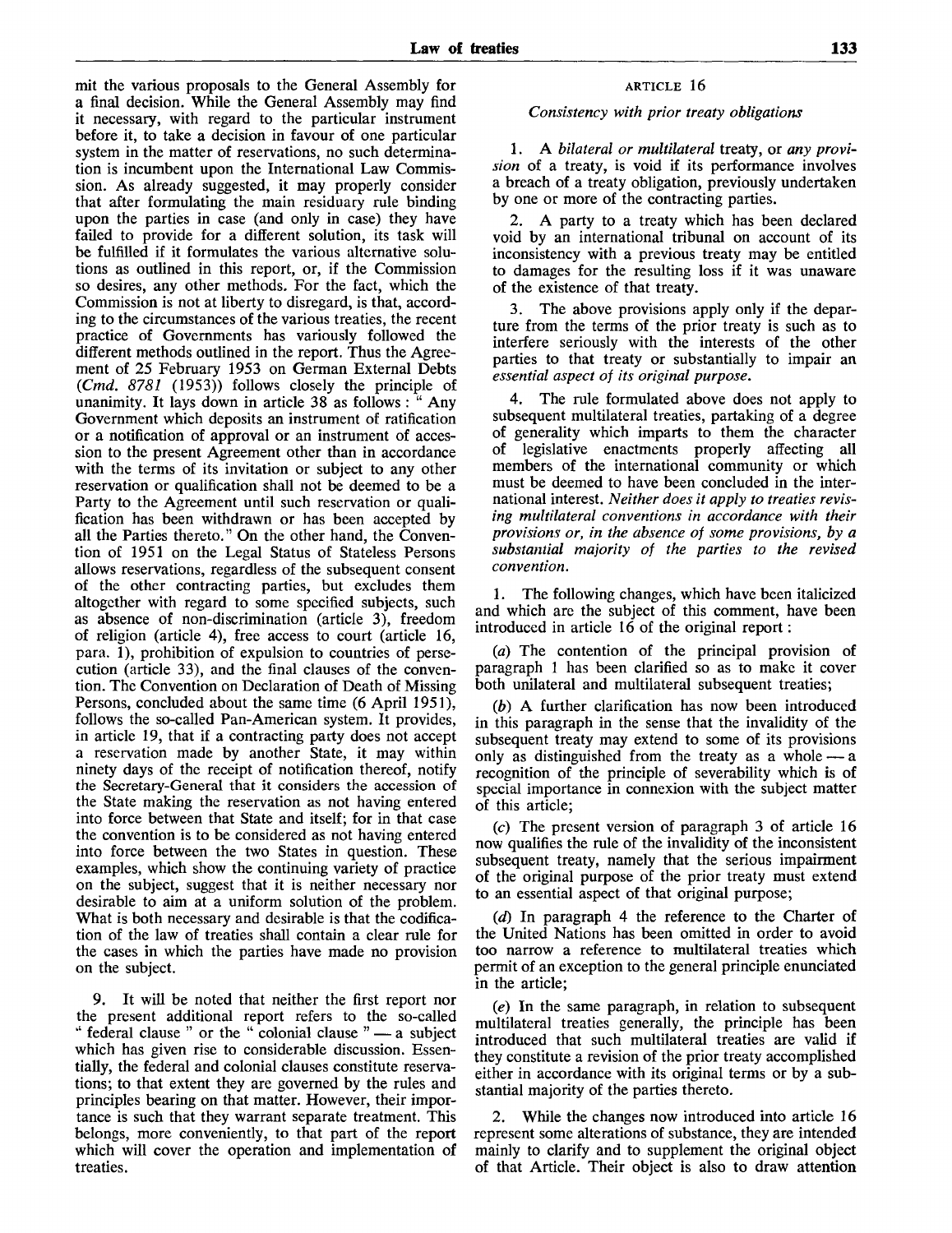to the fact the question of the co-existence and the conflict of multilateral treaties raises problems other and in some respects more important — than that of the validity or otherwise of the subsequent treaty inconsistent with treaty obligations previously undertaken. These problems include those of interpretation of the prior and subsequent treaties and of termina- $\frac{1}{27}$  — or degree of termination — of the prior treaty in the light of the subsequent instrument. Above all, there arise in this connexion complicated problems of legislative technique as the result of the co-existence of multilateral treaties unavoidably covering the same subject matter, of regional agreements, and of constitutions of international institutions — based on treaty with overlapping spheres of activity. With regard to these questions, the issue of invalidity of the subsequent treaty or of its individual provisions is not of primary significance. Although this aspect of the problem falls more conveniently within the part of the report concerned with the operation and implementation of treaties, it is of importance that the codification of the law of treaties should, at every stage, draw attention to the wide ramifications of this aspect. In particular, it has a direct bearing upon the question of the revision of multilateral conventions. Any revision of a multilateral convention amounts to the conclusion of a new treaty which, even if it merely adds to the obligations of the revised treaty, creates a new set of obligations potentially inconsistent with the latter. The question arises whether, in the absence of express provisions regulating the process of revision, the second treaty — however otherwise justified, reasonable and beneficent — is void on account of inconsistency with the prior treaty. This and similar questions affect the whole process of socalled international legislation — including that covered

by the codification of international law — and a further detailed examination of the problem seems to be indicated.

3. In the first instance, it has seemed desirable to clarify the first paragraph of article 16 by stating expressly that the main principle there formulated applies both to subsequent bilateral and multilateral treaties. The contrary principle is adopted in the Havana Convention on Treaties of 1928 which provides in article 18 that " two or more States may agree that their relations are to be governed by rules other than those established in general conventions celebrated by them with other States ".<sup>28</sup> The Governments participating in The Hague Codification Conference of 1930 were conscious of the implications of the question. However, the final recommendation of the Conference on the subject was inconclusive. It stated that " in the future, States should be guided as far as possible by the provisions of the Acts of the First Conference for the Codification of International Law in any special conventions which they may conclude among themselves ".<sup>29</sup> The Report of the Drafting Committee added a further element of uncertainty by contriving, in one passage, to give expression to — and, apparently, approve of — two contradictory considerations. It referred to the concern felt in the Committee on Nationality " as to how far it would be possible for two States to conclude between themselves special agreements which were not entirely in accordance with the principles contained in the instruments adopted by the Conference ".<sup>30</sup> It proceeded to express the view that " doubtless nothing prevents the conclusion of such agreements, provided they affect only the relations between the States parties thereto ".<sup>31</sup> The Committee then added to the inconclusiveness of its statement by putting on record its opinion that it would not be desirable to adopt a rule expressly permitting States to avoid the obligations of the Convention by allowing them to conclude agreements of this nature and that this was the reason for the recommendations referred to above.

4. It would thus appear that the solution adopted by The Hague Conference was essentially in the nature of a diplomatic formula, contradictory in itself, which left on one side the principal issue. No such course is open to the International Law Commission in its codification of the law of treaties. The problem is admittedly of pronounced complexity. Can it be said that any *inter se* agreement affects only the relations of the parties thereto? If a number of States are parties to a general convention whose provisions are designed to eliminate statelessness, can those States validly conclude *inter se* an agreement departing from these provisions? If a number of States are parties to a general treaty providing for full freedom of air navigation in respect of all the " freedoms of the air ", can they subsequently validly conclude *inter se* an agreement limiting the operation of that principle? If some States are parties to general

<sup>21</sup>  *As between the same parties* the question of inconsistency of the prior and subsequent treaties is not relevant to the question of the validity of the latter. Here—but only here the maxim *lex posterior derogat priori* fully applies. To the extent of inconsistency the subsequent treaty abrogates the former treaty. The degree of the inconsistency is a question of interpretation. See, for example, Hackworth, *Digest of International Law 5* (1943), pp. 306-507, on the controversy between the United States and Turkey concerning the implied abrogation of the Treaty of Commerce and Navigation of 1930 between the United States and the Ottoman Empire by the Treaty of 28 October 1931. It will be noted that in the case of the *Free Zones of Upper Savoy and the District of Gex* the Permanent Court of International Justice was called upon to decide whether article 435, paragraph 2, of the Treaty of Versailles "has abrogated or is intended to lead to the abrogation" of the provisions of the Treaty of Paris of 1815 regarding the regime of the Free Zones of Upper Savoy and the District of Gex *{P.C.J.J.,* Series A/B, No. 46). While in the *Mavrommatis* case the Court considered that a Protocol annexed to the Peace Treaty of Lausanne overruled the provisions of the mandate for Palestine (Series A, No. 2, p. 30), it held in the case of *Minority Schools in Upper Silesia* that the contracting parties could not validly abrogate or modify in one part of the Convention, the protection afforded by a decision of the Conference of Ambassadors and embodied in a preceding part of the same Convention (Series A, No. 15). There may be circumstances in which two parties may properly cancel a treaty to which a third State is a party. Thus Article 8 of the Treaty of Peace and Friendship of 31 July 1950 between the Governments of India and Nepal *(U.N.T.S.,* 94 (1951), p. 8) provides as follows: "So far as matters dealt with herein are concerned, this Treaty cancels all previous Treaties, agreements, and engagements entered into on behalf of India between the British Government and the Government of Nepal."

<sup>2 8</sup> Printed in Hudson, *International Legislation,* vol. IV, pp. 2378, ff., at p. 2383.

<sup>29</sup>  *Acts of the Conference for the Codification of International Law,* vol. I, *Plenary Meetings,* Publications of the League of Nations, *V. Legal, 1932.V.I4.,* p. 171.

<sup>3</sup> « *Ibid.,* p. 68.

<sup>3</sup>i *Ibid.*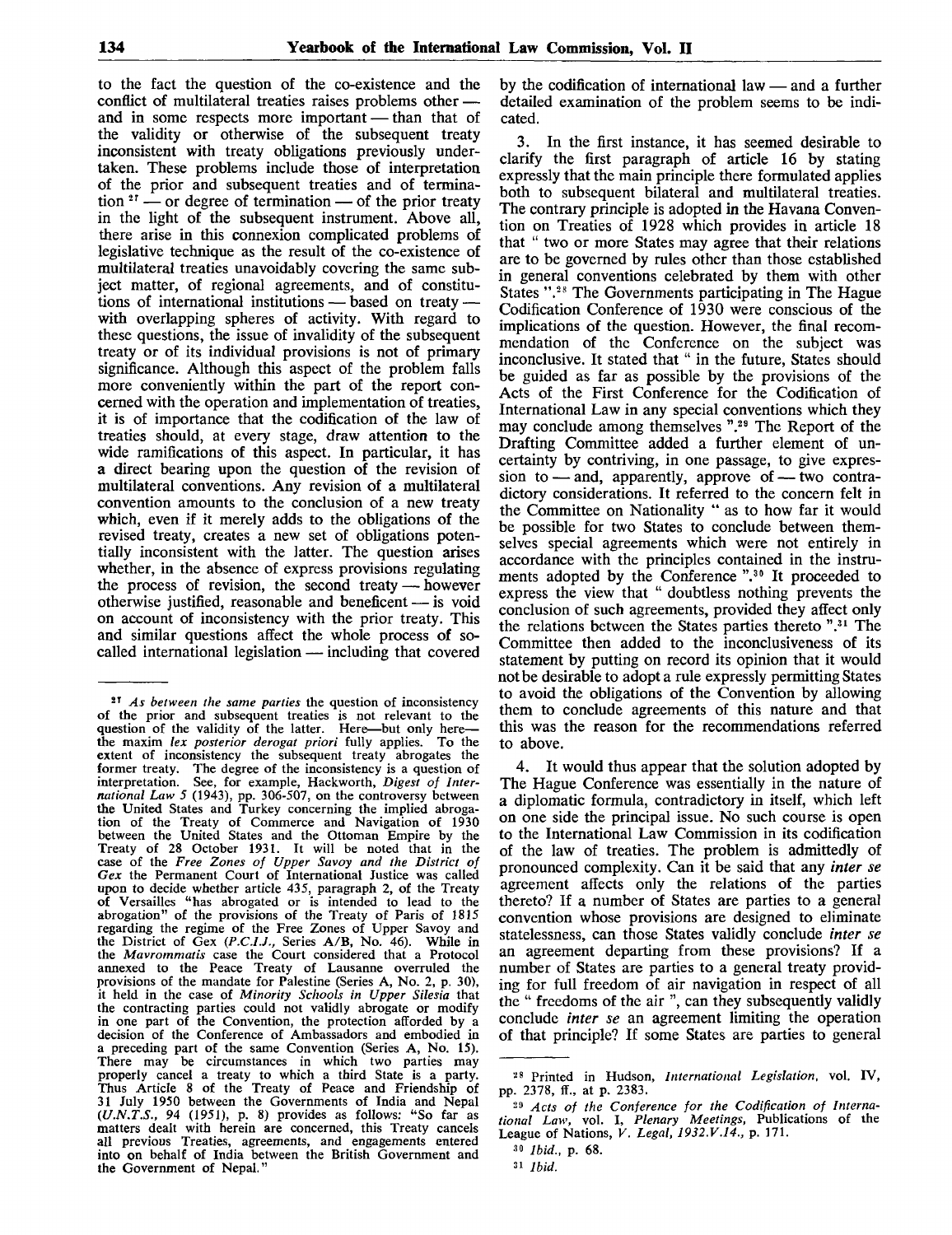conventions which prohibit forced labour, or traffic in slaves, or white slave traffic, or the right to have recourse to force, or absolute freedom to produce and import narcotic drugs, can these States validly conclude *inter se* a convention which limits the operation of the principal convention? Can a number of States parties to the Geneva Conventions on Prisoners of War or on the Treatment of Civilians subsequently agree *inter se* that, contrary to the provisions of these Conventions, in any war in which they may be engaged, reprisals shall be admissible against prisoners of war or that all or some of the safeguards provided for the civilian population shall not apply? The same question can be asked in respect of a convention which codifies the law of treaties. In this case, however, a negative answer does not suggest itself as readily as with regard to the other questions. It might not seem improper, when a general convention on treaties provides for the requirements of ratification as a condition of the validity of a treaty, that some of the parties should in a subsequent treaty *inter se* dispense with that requirement. The same applies to the requirement of written form as a condition of the validity of a treaty. But are the parties to a general convention on treaties equally at liberty to provide *inter se* that, unlike the general treaty, treaties imposed by force or treaties inconsistent with general international law shall be valid?

5. Possible questions of this character are probably as many as there are multilateral conventions. The fundamental difficulty arises out of the consideration that it is of the essence of multilateral conventions that, as a rule, they do not, in respect of the subjects covered by them, regulate matters which affect only the relations between the States parties thereto. If five States parties to any of the conventions referred to above adopt as between themselves provisions and principles contrary to — or perhaps only differing from — those of the general conventions they may fairly be said to affect by their action all parties to the general convention. It is in the general and particular interest of all parties to these conventions that all other parties to the convention adhere *among themselves* to the provisions and principles of that convention. The latter may otherwise have no meaning or purpose — even if that general interest has no other object than that of securing uniformity for the sake of certainty and smoothness of international intercourse. For this reason it would appear that once States have become parties to a multilateral treaty of a legislative character, none of the questions covered by it affects only a limited number of the contracting parties; all contracting parties are affected. In fact, in conventions of this type the main interest of some parties, whose participation in the convention is no more than declaratory of a practice which they have followed as a matter of course, may be that *other* parties should individually or *inter se* abide by the purpose and the rules of the convention. For their purpose is not the regulation of a contractual *quid pro quo.* In such convention the object is not to give or receive a specific tangible consideration for benefits received : the decisive consideration is the general observance of the convention. This is the position with regard to most — or perhaps all — multilateral conventions.<sup>32</sup> This being so, the prohibition of *inter se* arrangements inconsistent with the previous treaty obligations applies to all multilateral treaties unless, in accordance with paragraph 4 of article 16, the *subsequent* inconsistent treaty belongs to the exceptional category of enactments of a fundamental character or unless it is concluded in the general international interest and is of such a nature as properly to override previous undertakings. In view both of the actual increase of the practice of multilateral treaties and its possible extension as the result of the growing integration of international society, the time seems to be ripe for the authoritative affirmation of the principle that parties to a multilateral treaty cannot legitimately claim the right to avoid its obligations through the device of concluding a bilateral or multilateral arrangement *inter se.*

6. While, for these reasons, the Special Rapporteur has deemed it necessary to clarify paragraph 1 of article 16 by extending its principal provision to both bilateral and multilateral treaties, the fact must be taken into consideration that international practice shows numerous instances of subsequent *inter se* agreements and that such agreements are necessary and desirable. The Covenant of the League of Nations provided for and encouraged — regional agreements. So does the Charter of the United Nations. The Universal Postal Convention of 1952 authorizes, in article 9 *(U.N.T.S.,* 169 (1953), p. 25), the establishment of limited unions — subject to the restriction that they do not introduce conditions less favourable to the public than those laid down by the Convention and Regulations of the Universal Postal Union. Similar latitude is provided for in article 42 of the International Telecommunication Union. The Convention of 1934 for the Protection of Industrial Property and the Convention of 1928 for the Protection of Literary and Artistic Works permit, in articles 15<sup>33</sup> and 20<sup>34</sup> respectively, *inter se* arrangements provided that they are not inconsistent with the provisions of those conventions. In some cases the authorization extends specifically to conventions already concluded. Thus the Safety of Life at Sea Convention of 1948 lays down that matters falling within the provisions of that Convention but governed by the International Telecommunications Convention shall be governed by the latter as supplemented by the Safety of Life at Sea Convention. The same principle has been made applicable in the relations between the International Telecommunications Convention and the International Civil Aviation Convention as well as between the International Sanitary Regulations and the International Civil Aviation Convention. Above all, upon analysis, those treaties which terminate an existing multilateral treaty and provide for the continuation of such prior treaty between and in relation to those States who do not become parties to the new treaty, amount to what is called an *inter se* arrangement. Such treaties, which may or may not be inconsistent with a previous

<sup>&</sup>lt;sup>32</sup> In this respect the Special Rapporteur has felt compelled to adopt a view differing from that expressed in the Harvard Research draft on treaties which limits the multilateral conventions in question to conventions of a fundamental character such as the Covenant of the League of Nations or the Statute of the Permanent Court of International Justice. See *American Journal of International Law,* 29 (1935), Supplement, pp. 1016 ff., especially at p. 1018.

<sup>&</sup>lt;sup>33</sup> L.N.I.S., vol. 192, pp. 17 ff., at p. 43.

<sup>34</sup> Printed in Hudson, *International Legislation,* vol. IV, pp. 2463 ff., at pp. 2475-2476.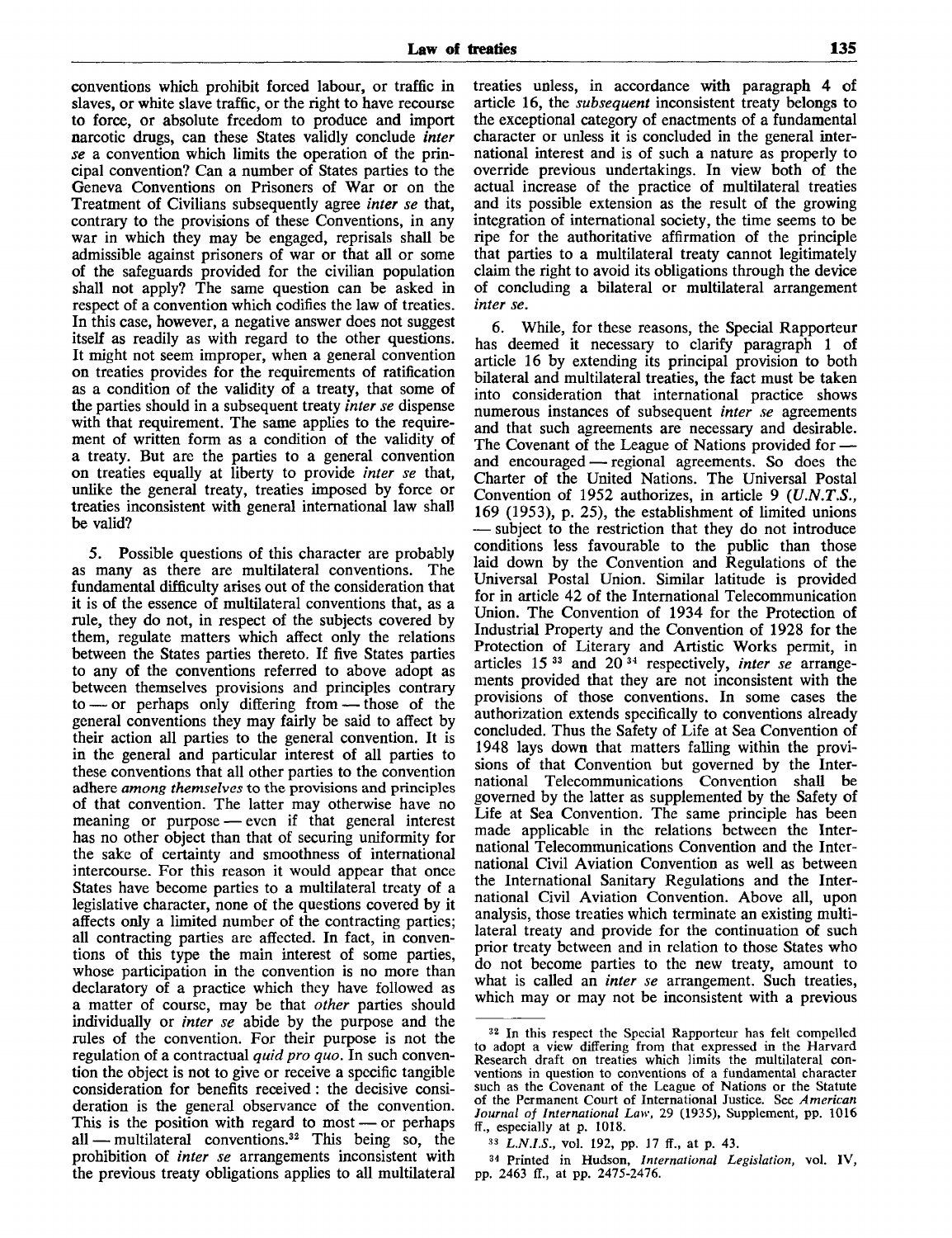treaty in *part materia* between the same parties, constitute a prominent and constant feature of international practice. This takes place through provisions such as that of article 27 (1) of the Convention for the Protection of Literary and Artistic Works of 2 June 1948 which reads as follows : " The present Convention shall replace in the relations between the countries of the Union the Convention of Berne of 9 September 1886, and the acts by which it has been successively revised. The acts previously in effect shall remain applicable in the relations with the countries which shall not have ratified the present Convention."<sup>35</sup> The Hague Convention for the Pacific Settlement of International Disputes provided that it shall replace as between the Contracting Parties the corresponding convention of 1897. Similar provisions were incorporated in the Sanitary Convention of 21 June 1926. The Geneva Conventions of 1948 include analogous provisions in relations to the Geneva Convention of 1929 which, in turn, made similar reference to the provisions of The Hague Convention No. IV in so far as they bore on the treatment of prisoners of war.

7. Two factors would thus seem to emerge from the preceding observations. The first is that successive treaties which are concluded between some of the parties to the previous treaty and which cover the same subject and, to that extent, are potentially mutually inconsistent, are a frequent and necessary occurrence. The second is that any such subsequent treaty, although concluded only as between some States, as a rule affects, in some way, the former treaty and all the parties thereto. The question is whether it affects them so vitally and so adversely as to bring into play the general principle of the invalidity of the subsequent inconsistent treaty. This problem, in turn, resolves itself into two questions : the first is whether the subsequent multilateral treaty is in fact inconsistent with the prior multilateral treaty. This is a question of considerable difficulty which can be decided only by reference to the character and the purpose of the two treaties. In the nature of things, although the decision must somehow be made, it cannot be made, with any assurance, in advance and by reference to any abstract standard. Very often, an inconsistency — a conflict — will, upon closer scrutiny, prove to be no more than a divergence or variation with regard to the scope of the treaty and the method of its application. Often the departure, though apparent, is not such as to affect the true purpose of the prior treaty especially in the light of an actual assessment of the relative importance of the interests involved. Thus, from this point of view, there is no conflict — even if the resulting situation amounts to more than mere overlapping — as the result of the fact that the various Trusteeship Agreements cover such subjects, regulated in other conventions, as traffic in arms, slavery and forced labour; or that the Convention of 1951 relating to the Legal Status of Refugees or the Conventions of 1949 on Prisoners of War and the Treatment of Civilians regulate questions which form the subject matter of various international labour conventions with regard to such matters as labour legislation and social security; or that, while some conventions between the same

*ibid.,* p. 2479.

contracting parties aim at the relaxation of restrictions of the freedom of movement of goods or persons, others introduce specific limitations by reference to public health (as in the case, referred to above, of the International Sanitary Regulations and the International Civil Aviation Convention).

8. In all these matters the ensuing problem — and the correct method of approach — ought not to be conceived so much in terms of any invalidity of the subsequent treaty or its particular provisions as of deciding which, in all the circumstances, must prevail. For there is little substance in the suggestion that, in pure logic, if a provision is made to yield to a provision of another treaty it is, *pro tanto,* invalid. For that provision may be otherwise — i.e., in relation to other treaties and generally — fully valid and operative. This being so, unless the inconsistency is so gross, irremediable and raising the issue of good faith as to call urgently for the application of the principle and of the sanction of invalidity, the problem is one of resolving the conflict by application of principles appropriate to the case. Such principles may be found in the application of the maxim *lex specialis derogat generali* or in an inquiry into the degree of generality or hierarchical order of the treaties in question. It cannot be found in the application of a rule of thumb.<sup>36</sup> It must, more properly, be sought in the provision of some organs of international advice and assistance equipped with an up-to-date knowledge of existing treaties in the same way as parliamentary draftsmen in national legislatures among whose principal qualifications is a thorough and ready familiarity with the large mass of statutory law of their country. It must further be sought in a consistent practice of consultation between and with the various specialized agencies within whose province any particular multilateral convention may fall. The Administrative Committee on Co-ordination of the United Nations and the Specialized Agencies has made far-reaching recommendations to that effect.<sup>37</sup> In many cases the problem may be solved by the conclusion of more general — consolidatory — treaties aiming at the removal of inconsistencies between treaties as in the case of the United Nations Convention on Road Traffic of 19 September 1949 38 (which attempted to remove the inconsistencies between the Washington Convention of 6 October 1930 on the Regulation of Automotive Traffic<sup>39</sup> and the Paris Convention of 24 April 1926 on Motor Traffic<sup>40</sup>) or in the case of the Universal Copyright Convention of  $1952^{40*}$  (which, partially, attempted to achieve the same object as between the Berne and Inter-American Conventions for the Protec-

<sup>&</sup>lt;sup>36</sup> An illuminating survey of these possible principles is contained in an article by Dr. Jenks entitled "The Conflict of Law-Making Treaties", in *British Year Book of International Law* (1953), pp. 401 ff. See also the valuable contribution by Dr. Aufricht in *Cornell Law Quarterly,* 37 (1952), pp. 655- 700.

<sup>&</sup>lt;sup>37</sup> See Jenks, "Co-ordination in International Organization: An Introductory Survey", in *British Year Book of International Law,* 28 (1951), pp. 75 and 84; *ibid.* 30 (1953), pp. 401 ff.; and in *Recueil des Cours* of The Hague Academy, 77 (1950), pp. 189-293.

<sup>3</sup> « *U.N.T.S.,* 125 (1952), pp. 22 ff.

<sup>39</sup> Hudson, International Legislation, vol. V, pp. 786 ff.

<sup>4</sup> ° *Ibid.,* vol. Ill, pp. 1859 ff.

<sup>4&</sup>lt;sup>04</sup> Cmd. 8912 (1952).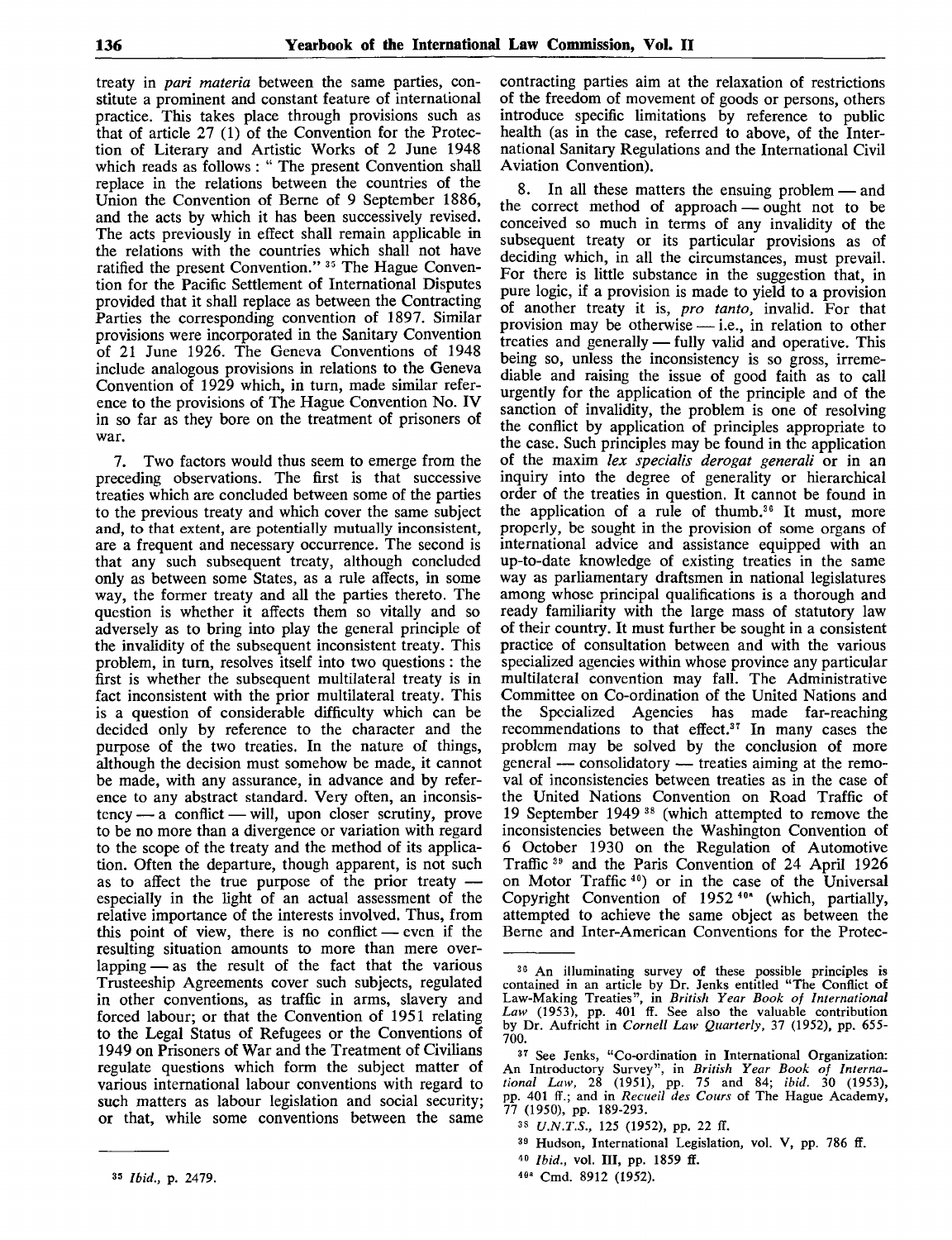tion of Literary and Artistic Works).<sup>41</sup> Last — but not least — there remains recourse to judicial settlement for determining, in relation to any particular conflict, either the priority or, in extreme cases, the voidance of any particular inconsistent obligation. It is clear that in such cases the task confronting a judicial body is of an exacting nature. Inasmuch as on occasion it may amount to assigning the same treaties and provisions a hierarchical priority of importance by reference to the character and objects of the treaties in question, it may tend to assume the complexion of legislative activity. However, the performance of such tasks may be unavoidable in some cases. It may be aided by a codification, on the lines suggested, of this aspect of the law of treaties.

9. At the same time it is of importance not to exaggerate the importance of conflict. On occasion, the apparent conflict resolves itself, upon analysis, into no more than an assumption of additional obligations. Thus, for instance, it was widely maintained for a time that there existed a conflict between the obligations of the Pact of Paris, which prohibited war as an instrument of national policy, and the provisions of the Covenant of the League of Nations which allowed war in certain contingencies (such as the failure of the Council to make a valid recommendation or a valid finding that a dispute fell within the domestic jurisdiction of a State). There was in fact no such conflict. There merely existed an additional obligation under the Pact of Paris — an obligation clearly not inconsistent with the Covenant. Neither was there a conflict when, in addition to the obligation to submit disputes to the Council of the League of Nations, the parties became bound by special treaties of conciliation and other means of pacific settlement — a contingency which in any case does not arise under Chapter VI of the Charter of the United Nations owing to the elastic nature of its provisions. The same applies to the multiplicity of obligations of judicial settlement — as when parties to the optional clause of Article 36 of the Statute of the International Court of Justice are also bound by other obligations of judicial settlement. In such cases it is probably for the body first seized with the dispute to determine which obligation enjoys precedence. The co-existence of multilateral conventions in cognate fields must unavoidably cause a great deal of overlapping and divergence. When the International Law Commission approaches in due course the question of the operation and implementation of treaties it will be necessary, in the light of recent authoritative research on the subject, to consider constructive proposals in the field of legislative technique in this matter. However, as a rule the problem is in many cases of a less drastic nature than that arising from obvious or deliberate inconsistency which renders relevant the principle of the invalidity of the subsequent treaty. This applies even to such widely acknowledged instances of inconsistency of treaties as occurred in the case of the Convention of 1919 for the Regulation of Aerial Navigation and the Havana Commercial Aviation Convention of 1928.<sup>42</sup>

10. In this connexion there arises the question of what weight must be given to the provisions of treaties affirming that they are not intended to conflict with other — specified or unspecified — treaties. Thus  $other$  — specified or unspecified — treaties. article 7 of the North Atlantic Treaty of 4 April 1949 *(U.N.T.S.,* 34 (1949), p. 248) provides as follows: " This Treaty does not affect, and shall not be interpreted as affecting, in any way the rights and obligations under the Charter of the Parties which are members of the United Nations." Article 10 of the Inter-American Treaty of Reciprocal Assistance of 2 September 1947 *(U.N.T.S.,* 21 (1948), p. 101) provides that " none of the provisions of this Treaty shall be construed as impairing the rights and obligations of the High Contracting Parties under the Charter of the United Nations." 43 The Agreement between the United Nations and the Universal Postal Union of 15 November 1948 provides in article 6 *(U.N.T.S.,* 19 (1948), p. 224) that " as regards the Members of the United Nations, the Union agrees that in accordance with Article 103 of the Charter no provision in the Universal Postal Convention or related Agreements shall be construed as preventing or limiting any State in complying with its obligations to the United Nations." Similar provisions were inserted in the various and numerous treaties of friendship and pacific settlement between members of the League of Nations providing for neutrality of the parties in case of any — usually defensive — war in which they may become engaged. These treaties provided, having regard to the obligations of article 16 of the Covenant, that they were not intended to conflict with the obligations of the Covenant.<sup>44</sup> These treaties included the Locarno Treaty of Mutual Guarantee of 16 October 1925 (article 7). Provisions of this nature were also found in treaties of a technical character such as the Barcelona Statute of 1921 concerning navigable waterways of international interest, the Geneva Statute of 1921 concerning railways, and the convention of the same year relating to transit of electric power. What effect is to be attributed to such declarations of compatibility? It may be said that they are no more than declaratory

44 For an enumeration and discussion of some of these treaties, from this point of view, see Rousseau, *Principes generaux de droit international public,* vol. 1 (1944), pp. 774-776, 789-792.

<sup>&</sup>lt;sup>41</sup> The Special Rapporteur is indebted to Dr. Jenks for these examples: *British Year Book of International Law,* 30 (1953), pp. 401 ff.

<sup>4&</sup>lt;sup>2</sup> See Warner in Air Law Review, 1932, p. 225.

<sup>43</sup> Provisions of this character are to be found in a variety of recent treaties. Thus the Mutual Defense Assistance Agreements between the United States of America and other States (see above, article 1, para. 7) provide that the financing of any assistance under these agreements shall be consistent with the obligations of the contracting Governments under the Charter of the United Nations and of the North Atlantic Treaty. The Treaty of Friendship between Thailand and the Philippines of 14 June 1949 lays down, in article 2 *(U.N.T.S.,* 81 (1951), p. 54), that the undertaking to settle disputes between the parties by various pacific means, including reference to the International Court of Justice, "shall not affect the application of the Charter of the United Nations." The Convention between the United States of America and Costa Rica for the establishment of an Inter-American Tropical Tuna Commission of 31 May 1949 *(U.N.T.S.,* 80 (1951), p. 4) provides in article 4 *(ibid.,* p. 10) that "nothing in this Convention shall be construed to modify any existing treaty or convention with regard to the fisheries of the eastern Pacific Ocean previously concluded by a High Contracting Party, nor to preclude a High Contracting Party from entering into treaties or conventions with other States regarding these fisheries, the terms of which are not incompatible with the present Convention."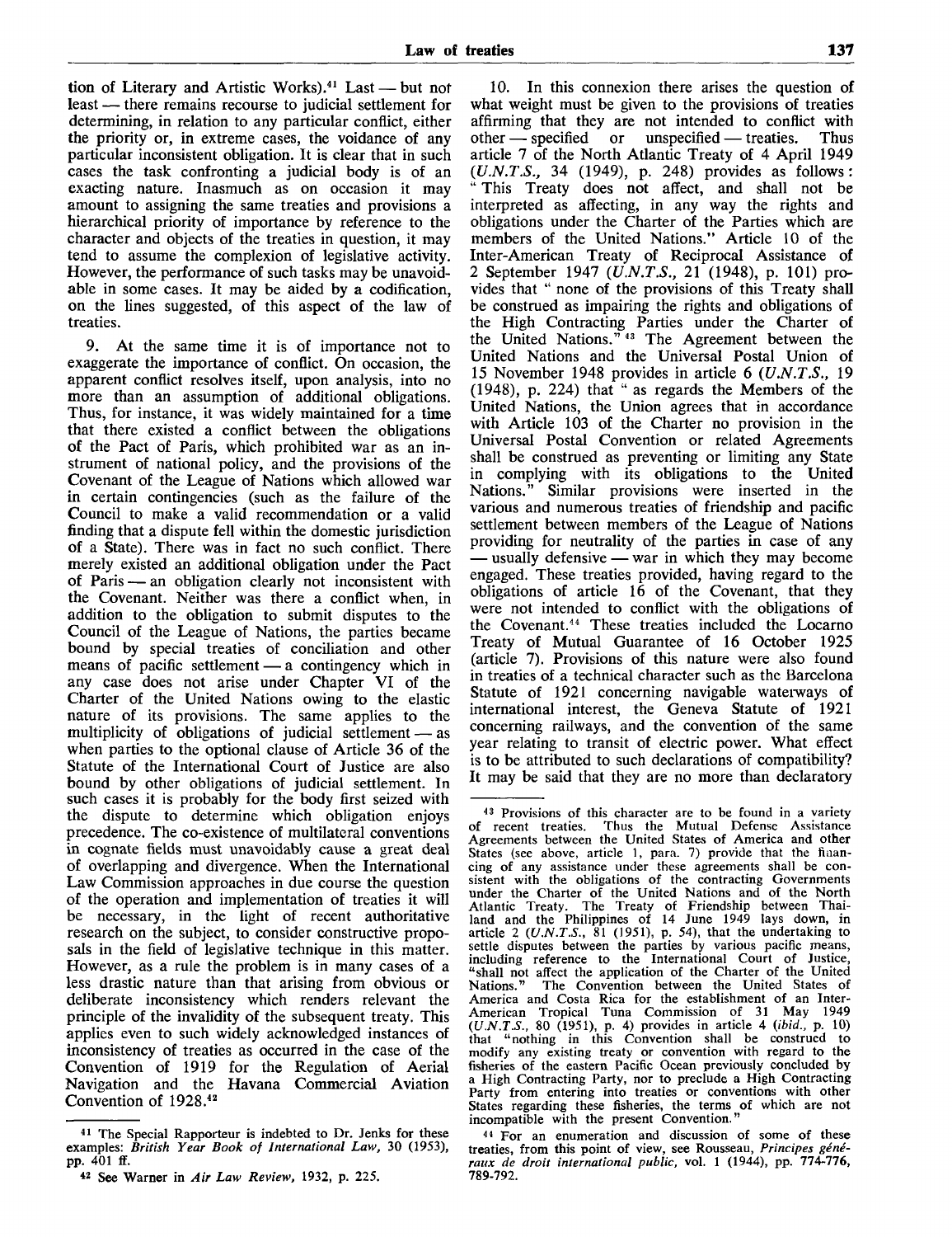of the general presumption — which is a principle of interpretation — that the parties to a convention do not intend to undertake obligations conflicting with their duties under previous treaties. It may be argued, on the other hand, that such declarations of compatibility are no more than a form of words which cannot do away with the fact that the subsequent treaty cannot be performed without violating the provisions of the prior treaty. An inconsistent treaty cannot, it may be said, be made consistent with the prior treaty by the simple device of the parties affirming that it is so. However, the better view is probably that such declaration of compatibility is not devoid of effect and that it serves a useful purpose. It amounts to a clear expression of intention that the subsequent treaty should not be operative in case it should in fact, in any particular instance, conflict with the prior treaty. To that extent the presumption that the parties do not intend the subsequent treaty to be inconsistent with the first receives a considerable accession of strength as the result of an express provision to the effect that no conflict is intended.<sup>45</sup>

11. Having regard to the general tendency of international practice, as expressed in article 16, to treat the subsequent inconsistent treaty as void only if no other solution can reasonably be adopted, the Special Rapporteur has deemed it desirable to clarify the first paragraph of that article by adding the words " *or any provision of a treaty* ". The object of that addition is to incorporate expressly in the article the principle of severability, that is to say, the principle that, as a rule, the voidance resulting from the absence of any of the conditions of the validity of a treaty need not affect the treaty as a whole; it may, and as a rule does, affect only the relevant provision. The principle of severability applies generally to the whole subject of treaties and will be examined in the appropriate parts of this report, in particular in connexion with the application and the termination of treaties. However, it has been considered convenient to give to it express formulation in the present article which is concerned largely with multilateral treaties. In relation to these the principle of severability is of special importance.

12. The reasons for the change introduced in paragraph 3 — namely, the substitution of the words essential aspect of its original purpose " for the words " original purpose " — appear from the preceding sections of this comment. The fact that the subsequent treaty alters *some* aspect of the original purpose of the prior treaty need not be decisive. The decisive question must be whether it contravenes an essential aspect of that treaty.

13. In paragraph 14 the words " such as the Charter of the United Nations " have been omitted as suggesting too narrow a scope of multilateral treaties which, although inconsistent with previous obligations, are nevertheless valid (i.e., which in effect may override previous treaties). There may be other multilateral treaties of such generality and importance that they may properly be attributed that effect. Thus, for instance, if a general air navigation convention effectively securing " the freedoms of the air " were to come into existence that convention might properly claim validity even if inconsistent with the previous treaty obligations of the parties; it might do so to the point of releasing the parties thereto from previous treaty obligations. This is to some extent recognized in various bilateral treaties in which the parties agree that in the event of their becoming parties to a general air convention the bilateral treaty should be amended accordingly. Thus article 14 of the Agreement of 29 October 1948 between the Netherlands and the Argentine of 29 October 1948 concerning regular air services provides as follows: " If the two Contracting Parties should ratify or accede to a multilateral air transport convention, then this Agreement and its annex shall be amended so as to conform with the provisions of the said convention as from the date on which it enters into force between them " *(U.N.T.S.,* 95 (1951), p. 57). Article 14 of the Agreement of 8 December 1949 between the Netherlands and Egypt concerning the establishment of scheduled air services is to the same effect *(ibid.,* p. 141). So is article 14 of the Agreement of 11 March 1950 between Norway and Egypt for the establishment of scheduled air services *(ibid.,* p. 184). So are many other treaties in this sphere.<sup>48</sup> The adoption of some such principle may also assist in solving the difficulties raised by treaties incorporating the mostfavoured-nation clause and the subsequent desire of the parties to participate in general treaties providing for a comprehensive economic regime in the direction of liberalizing international commercial relations. It is clear that, in view of the general practice of giving an unconditional interpretation to the most-favoured-nation clause, the participation in such general treaties would become illusory or impossible if the benefits of such treaties had to be extended to States refusing to take part in the general treaty. For this reason there may be room for extending the principle now introduced in paragraph 4 to economic multilateral treaties of general character concluded in what may fairly be regarded as the overriding international interest. In fact some such solution has been suggested by writers who have devoted close study to the subject. $47$ 

14. The Special Rapporteur deems it necessary to draw attention to the wide implications of the principle as now proposed in paragraph 4 of article 16. In sofar as that principle sanctions and treats as valid departure from the terms of a binding treaty as the result

<sup>45</sup> This same principle is occasionally expressed in connexion with the provisions of the same instrument. Thus the Agreement of 27 February 1953 on German External Debts (Cmd. 8781 (1953)) lays down, in article 27, that "in the event of any inconsistency between the provisions of the present Agreement and the provisions of any of the Annexes thereto, the provisions of the Agreement shall prevail" *(ibid.,* p. 19).

<sup>46</sup> Thus article 13 of the Agreement concerning air communications between Poland and Bulgaria of 16 May 1949 *(U.N.T.S., 84 (1951), p. 338) provides as follows:* "1. The present Agreement shall be ratified by the two Contracting Parties and shall come into force on the date of the exchange of the instruments of ratification. .. . It annuls and replaces all previous Polish-Bulgarian agreements and arrangements concerning air communications. 2. Should the two Contracting Parties ratify or adhere to a multilateral aviation convention, the present Agreement and its annex shall be amended so as to conform to the provisions of that convention as soon as it has entered into force, as between the two Parties.

<sup>47</sup> See, for example, Ito, *La clause de la nation la plus favorisee* (1930).